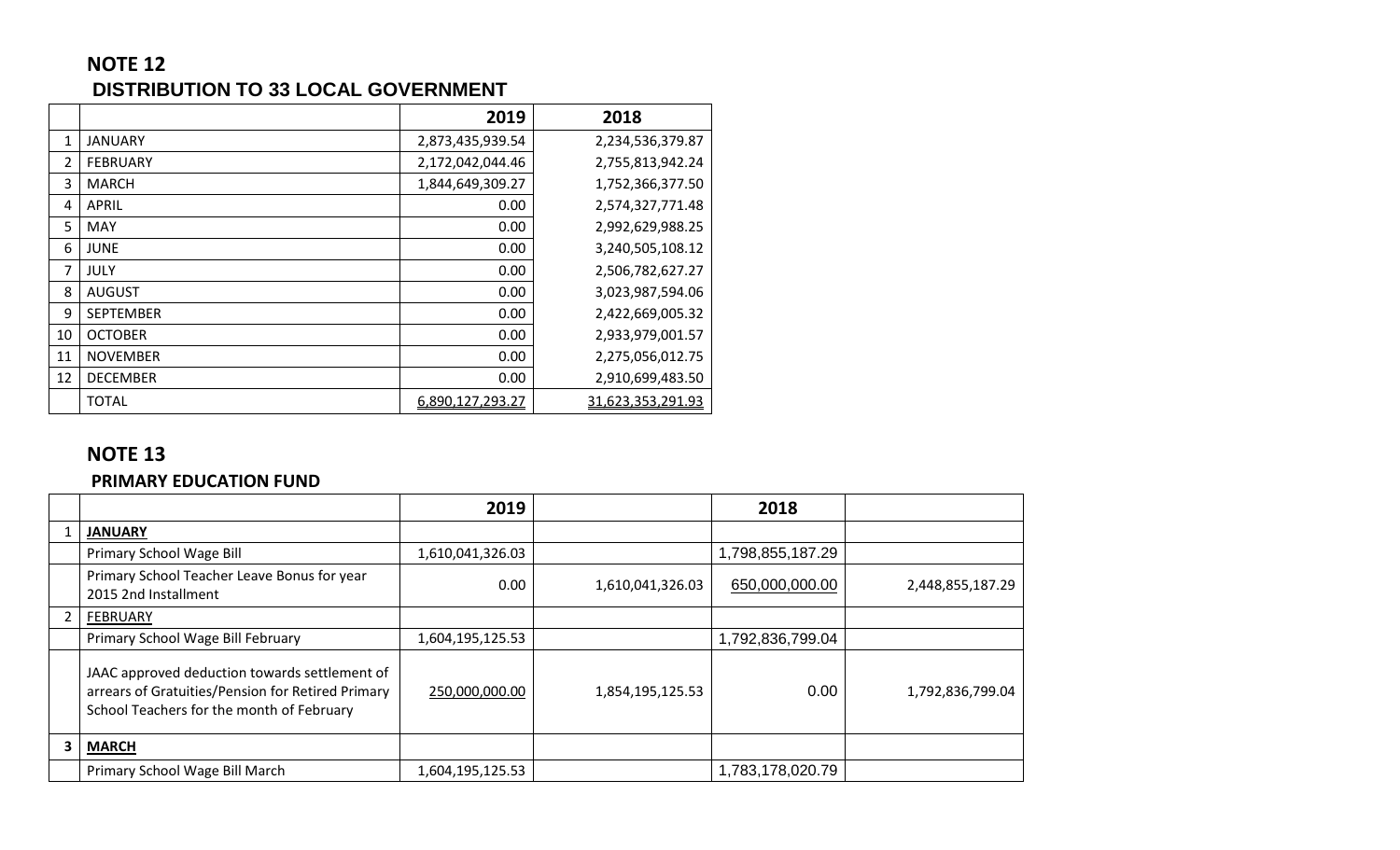|                | Oyo SUBEB Leave Bonus for year 2016 1st<br>Installment                                                                                       | 0.00             |                  | 629,706,437.07   |                  |
|----------------|----------------------------------------------------------------------------------------------------------------------------------------------|------------------|------------------|------------------|------------------|
|                | JAAC approved deduction towards settlement of<br>arrears of gratuities/Pension for Retired Primary<br>School Teachers for the month of March | 250,000,000.00   | 1,854,195,125.53 | 0.00             | 2,412,884,457.86 |
| 4              | <b>APRIL</b>                                                                                                                                 |                  |                  |                  |                  |
|                | Primary School Wage Bill April                                                                                                               | 1,800,832,883.41 |                  | 1,776,373,317.74 |                  |
|                | Oyo SUBEB Leave Bonus for year 2016                                                                                                          | 0.00             |                  | 628,432,263.71   |                  |
|                | Promotion Arrears for the month of Feb &<br>March 2019 for Primary School Teaching Staff                                                     | 310,810,721.30   |                  | 0.00             | 2,404,805,581.45 |
|                | JAAC approved deduction towards settlement of<br>arrears of gratuities/Pension for Retired Primary<br>School Teachers for the month of April | 250,000,000.00   | 2,361,643,604.71 |                  |                  |
| 5              | <b>MAY</b>                                                                                                                                   |                  |                  |                  |                  |
|                | Primary School Wage Bill May                                                                                                                 | 1,784,472,261.16 |                  | 1,769,081,334.84 |                  |
|                | JAAC approved deduction towards settlement of<br>arrears of gratuities/Pension for Retired Primary<br>School Teachers for the month of May   | 250,000,000.00   | 2,034,472,261.16 | 0.00             | 1,769,081,334.84 |
| 6              | <b>JUNE</b>                                                                                                                                  |                  |                  |                  |                  |
|                | Primary School Teaching and Non-Teaching<br>Salary for the month of June                                                                     | 772,870,089.98   |                  | 1,762,534,067.88 |                  |
|                | Oyo SUBEB Leave Bonus                                                                                                                        |                  |                  | 3,303,801.50     |                  |
|                | Pension of Retired Primary School Teacher (June<br>2018)                                                                                     | 504,144,799.94   | 1,277,014,889.92 |                  | 1,765,837,869.38 |
| $\overline{7}$ | JULY                                                                                                                                         |                  |                  |                  |                  |
|                | Primary School Teaching and Non- Teaching<br>Salary for the month of July                                                                    | 1,767,906,807.39 |                  | 1,761,293,789.22 |                  |
|                | JAAC approved deduction towards settlement of<br>arrears of gratuities/Pension for Retired Primary<br>School Teachers for the month of July  | 250,000,000.00   |                  | 0.00             |                  |
|                | Pension of Retired Primary School Teacher (July<br>2018)                                                                                     | 493,784,302.36   | 2,511,691,109.75 | 0.00             | 1,761,293,789.22 |
| 8              | <b>AUGUST</b>                                                                                                                                |                  |                  |                  |                  |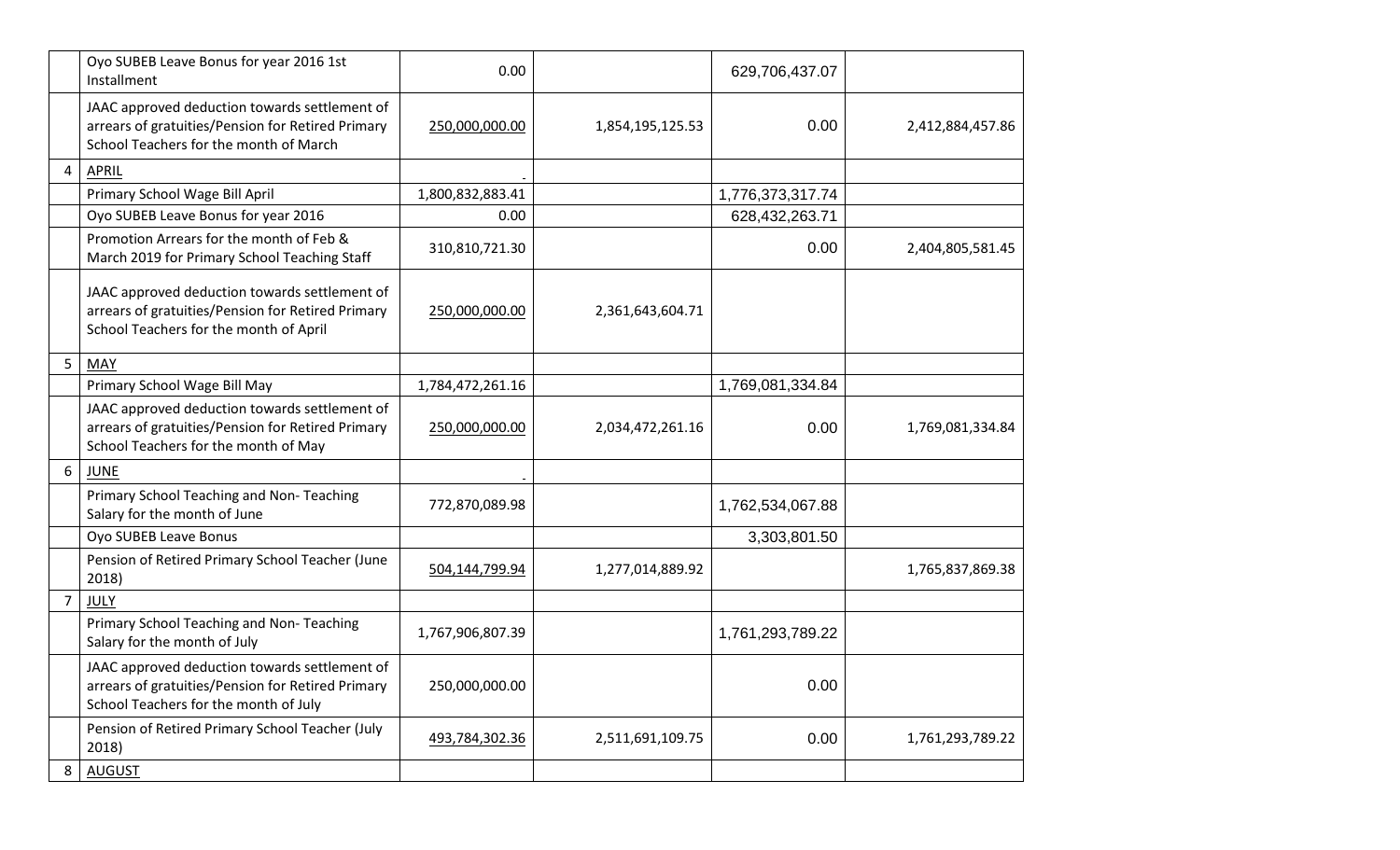|    | Primary School Teaching and Non-Teaching<br>Salary for the month of August                                                                       | 1,763,017,429.49 |                  | 1,752,342,864.89 |                  |
|----|--------------------------------------------------------------------------------------------------------------------------------------------------|------------------|------------------|------------------|------------------|
|    | JAAC approved deduction towards settlement of<br>arrears of gratuities/Pension for Retired Primary<br>School Teachers for the month of August    | 250,000,000.00   |                  | 0.00             |                  |
|    | Pension of Retired Primary School Teacher<br>(August 2018)                                                                                       | 580,179,051.43   | 2,593,196,480.92 | 0.00             | 1,752,342,864.89 |
| 9  | SEPTEMBER                                                                                                                                        |                  |                  |                  |                  |
|    | Primary School Teaching and Non-Teaching<br>Salary for the month of September                                                                    | 1,760,450,684.52 |                  | 1,740,947,548.22 |                  |
|    | JAAC approved deduction towards settlement of<br>arrears of gratuities/Pension for Retired Primary<br>School Teachers for the month of September | 250,000,000.00   |                  | 0.00             |                  |
|    | Pension of Retired Primary School Teacher<br>(September 2018)                                                                                    | 602,784,346.43   | 2,613,235,030.95 | 0.00             | 1,740,947,548.22 |
| 10 | <b>OCTOBER</b>                                                                                                                                   |                  |                  |                  |                  |
|    | Primary School Teaching and Non-Teaching<br>Salary for the month of October                                                                      | 1,650,415,187.09 |                  | 1,608,037,611.35 |                  |
|    | JAAC approved deduction towards settlement of<br>arrears of gratuities/Pension for Retired Primary<br>School Teachers for the month of October   | 250,000,000.00   |                  |                  |                  |
|    | Oyo SUBEB Leave Bonus for year 2017                                                                                                              | 0.00             |                  | 377,943,042.00   |                  |
|    | Pension of Retired Primary School Teacher<br>(October 2018)                                                                                      | 598,197,864.22   | 2,498,613,051.31 | 0.00             | 1,985,980,653.35 |
| 11 | <b>NOVEMBER</b>                                                                                                                                  |                  |                  |                  |                  |
|    | Primary School Teaching and Non-Teaching<br>Salary for the month of Nov.                                                                         | 1,641,299,595.23 |                  | 1,600,507,517.61 |                  |
|    | JAAC approved deduction towards settlement of<br>arrears of gratuities/Pension for Retired Primary<br>School Teachers for the month of Nov.      | 250,000,000.00   |                  |                  |                  |
|    | Oyo SUBEB Leave Bonus for year 2017 2nd<br>Installment                                                                                           | 0.00             |                  | 802,046,150.10   |                  |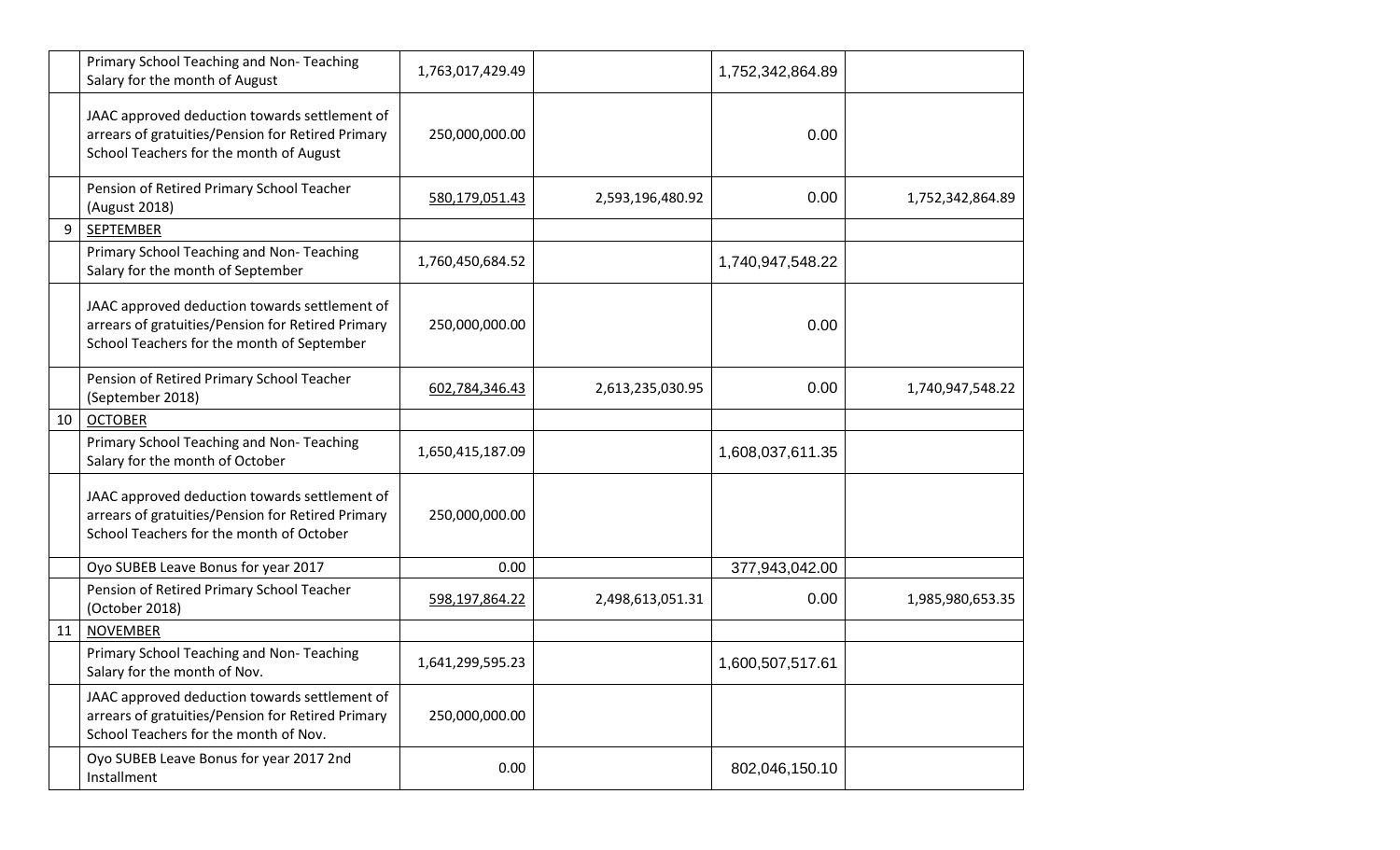|    | Pension of Retired Primary School Teacher (Nov<br>2018)                                                                                         | 602,053,607.58   | 2,493,353,202.81  | 0.00             | 2,402,553,667.71  |
|----|-------------------------------------------------------------------------------------------------------------------------------------------------|------------------|-------------------|------------------|-------------------|
| 12 | <b>DECEMBER</b>                                                                                                                                 |                  |                   |                  |                   |
|    | Primary School Teaching and Non-Teaching<br>Salary for the month of December.                                                                   | 1,637,430,601.28 |                   | 1,596,728,886.42 |                   |
|    | JAAC approved deduction towards settlement of<br>arrears of Gratuties/Pension for Retired Primary<br>School Teachers for the month of December. | 250,000,000.00   |                   | 0.00             |                   |
|    | Pension of Retired Primary School Teacher<br>(December 2018)                                                                                    | 609,726,780.30   | 2,497,157,381.58  | 0.00             | 1,596,728,886.42  |
|    | <b>TOTAL</b>                                                                                                                                    |                  | 26,198,808,590.20 |                  | 23,834,148,639.67 |

#### **TRADITIONAL RULERS MONTHLY ALLOWANCE**

|    | <b>LOCAL GOVERNMENT</b> | 2019           | 2018             |  |
|----|-------------------------|----------------|------------------|--|
|    | <b>JANUARY</b>          | 91,028,711.03  | 61,605,114.84    |  |
|    | <b>FEBRUARY</b>         | 82,457,316.87  | 100,607,652.15   |  |
| 3  | <b>MARCH</b>            | 72,910,334.31  | 43,042,293.45    |  |
| 4  | APRIL                   | 71,135,233.94  | 84,149,158.14    |  |
| 5  | MAY                     | 71,135,233.94  | 110,240,628.40   |  |
| 6  | <b>JUNE</b>             | 0.00           | 118,806,255.87   |  |
|    | JULY                    | 71,135,233.94  | 111,425,864.71   |  |
| 8  | AUGUST                  | 71,135,233.94  | 115,696,539.67   |  |
| 9  | <b>SEPTEMBER</b>        | 71,135,233.94  | 107,557,702.06   |  |
| 10 | <b>OCTOBER</b>          | 71,135,233.94  | 100,588,258.95   |  |
| 11 | <b>NOVEMBER</b>         | 71,135,233.94  | 98,335,292.18    |  |
| 12 | <b>DECEMBER</b>         | 71,135,233.94  | 108,616,970.64   |  |
|    |                         | 815,478,233.73 | 1,160,671,731.06 |  |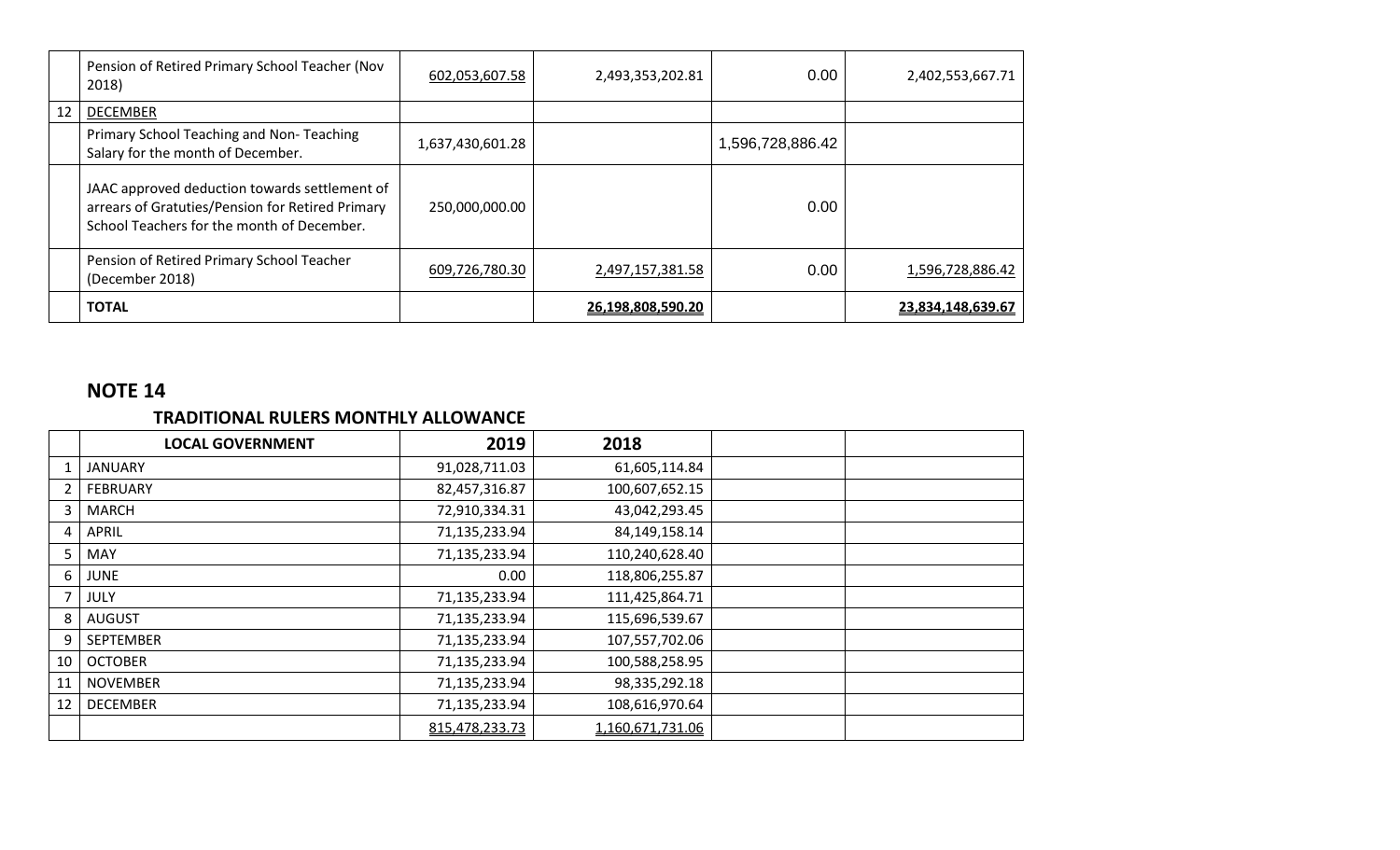#### **PENSION & GRATUTIES FOR LOCAL GOVERNMENT STAFF**

|   |                                                                                                           | 2019           |                | 2018           |                |
|---|-----------------------------------------------------------------------------------------------------------|----------------|----------------|----------------|----------------|
|   | <b>JANUARY</b>                                                                                            |                |                |                |                |
|   | Pension Fund Statutory for Local Government<br>Pensioner for the month of January                         | 24,000,000.00  |                | 24,000,000.00  |                |
|   | JAAC approved Supplementary Deductions for<br>Local Government Pension Board for the month<br>of January  | 352,286,360.80 | 376,286,360.80 | 219,376,413.93 | 243,376,413.93 |
| 2 | <b>FEBRUARY</b>                                                                                           |                |                |                |                |
|   | Pension Fund Statutory for Local Government<br>Pensioner for the month of February                        | 24,000,000.00  |                | 24,000,000.00  |                |
|   | JAAC approved Supplementary Deductions for<br>Local Government Pension Board for the month<br>of February | 352,286,360.80 | 376,286,360.80 | 219,376,413.93 | 243,376,413.93 |
| 3 | <b>MARCH</b>                                                                                              |                |                |                |                |
|   | Pension Fund Statutory for Local Government<br>Pensioner for the month of March                           | 24,000,000.00  |                | 24,000,000.00  |                |
|   | JAAC approved Supplementary Deductions for<br>Local Government Pension Board for the month<br>of March    | 352,286,360.80 | 376,286,360.80 | 219,376,413.93 | 243,376,413.93 |
|   |                                                                                                           |                |                |                |                |
| 4 | <b>APRIL</b>                                                                                              |                |                |                |                |
|   | Pension Fund Statutory for Local Government<br>Pensioner for the month of April                           | 24,000,000.00  |                | 24,000,000.00  |                |
|   | Additional Payment for the month of April                                                                 | 145,927,640.21 |                |                |                |
|   | JAAC approved Supplementary Deductions for<br>Local Government Pension Board for the month<br>of April    | 352,286,360.80 | 522,214,001.01 | 219,376,413.93 | 243,376,413.93 |
|   |                                                                                                           |                |                |                |                |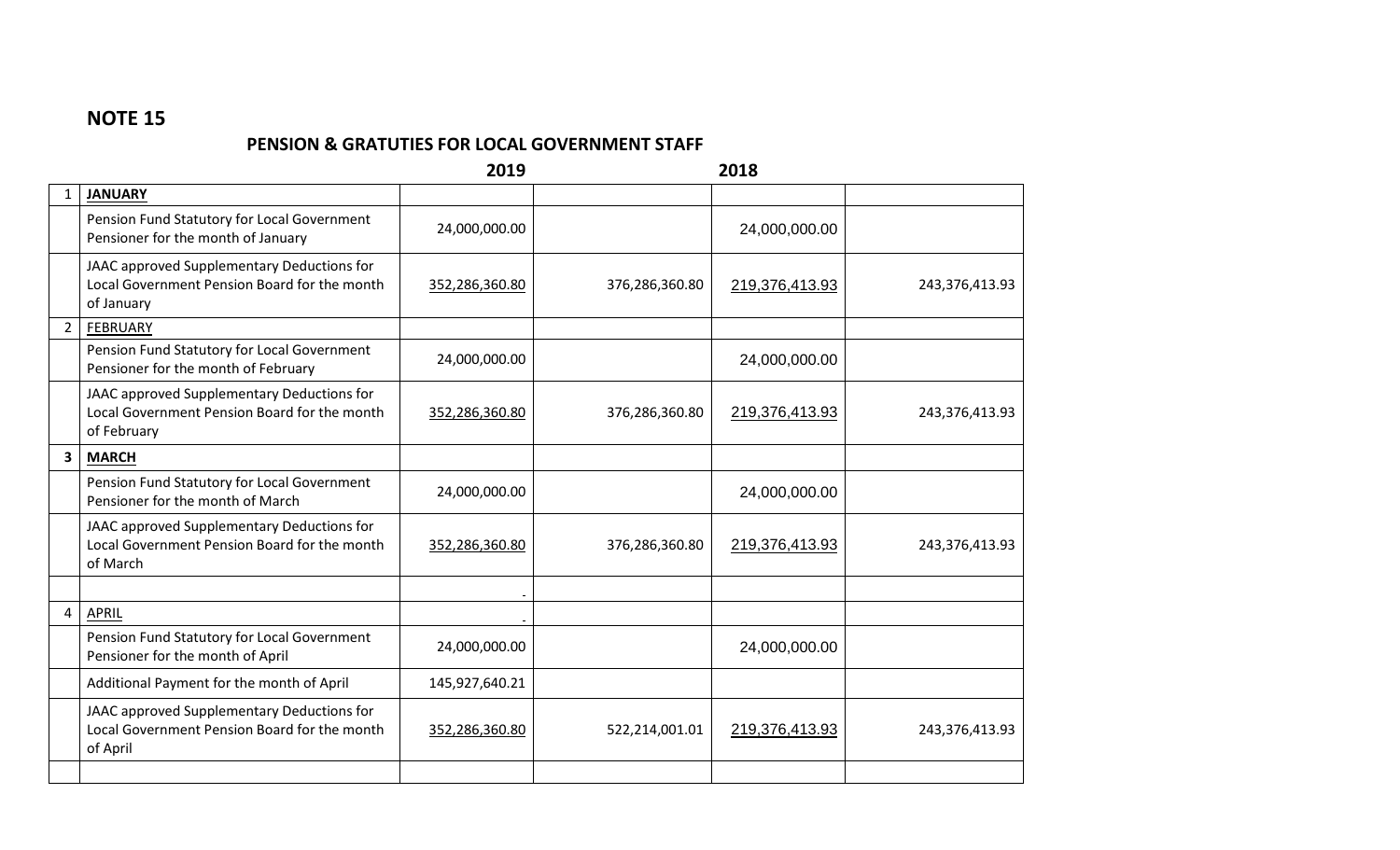| 5 | MAY                                                                                                                          |                |                |                |                |
|---|------------------------------------------------------------------------------------------------------------------------------|----------------|----------------|----------------|----------------|
|   | Pension Fund Statutory for Local Government<br>Pensioner for the month of May                                                | 24,000,000.00  |                | 24,000,000.00  |                |
|   | JAAC approved Supplementary Deductions for<br>Local Government Pension Board for the month<br>of May                         | 484,214,001.01 | 508,214,001.01 | 219,376,413.93 | 243,376,413.93 |
| 6 | <b>JUNE</b>                                                                                                                  |                | 0.00           |                |                |
|   | JAAC approved Supplimentary Deductions for<br>Local Government Pension Board for the month<br>of June                        | 0.00           |                | 219,376,413.93 |                |
|   | Pension Fund Statutory for Local Government<br>Pensioner for the month of June                                               | 0.00           |                | 24,000,000.00  | 243,376,413.93 |
| 7 | <b>JULY</b>                                                                                                                  |                |                |                |                |
|   | Pension Fund Statutory for Local Government<br>Pensioner for the month of July                                               | 24,000,000.00  | 24,000,000.00  | 24,000,000.00  |                |
|   | JAAC approved Supplimentary Deductions for<br>Local Government Pension Board for the month<br>of July                        | 0.00           |                | 219,376,413.93 |                |
|   | JAAC appoved pallatives towards clearing of<br>arrears of Gratutis/ Pension of Retired Primary<br><b>School Tearchers</b>    | 0.00           |                | 500,000,000.00 | 743,376,413.93 |
|   |                                                                                                                              |                |                |                |                |
| 8 | <b>AUGUST</b><br>Pension Fund Statutory for Local Government<br>Pensioner for the month of August                            | 24,000,000.00  |                | 24,000,000.00  |                |
|   | JAAC approved Supplimentary Deductions for<br>Local Government Pension Board for the month<br>of July                        | 0.00           |                | 219,376,413.93 |                |
|   | JAAC approved palliatives towards clearing of<br>arrears of Gratuities/ Pension of Retired Primary<br><b>School Teachers</b> | 0.00           | 24,000,000.00  | 500,000,000.00 | 743,376,413.93 |
|   |                                                                                                                              |                |                |                |                |
| 9 | <b>SEPTEMBER</b>                                                                                                             |                |                |                |                |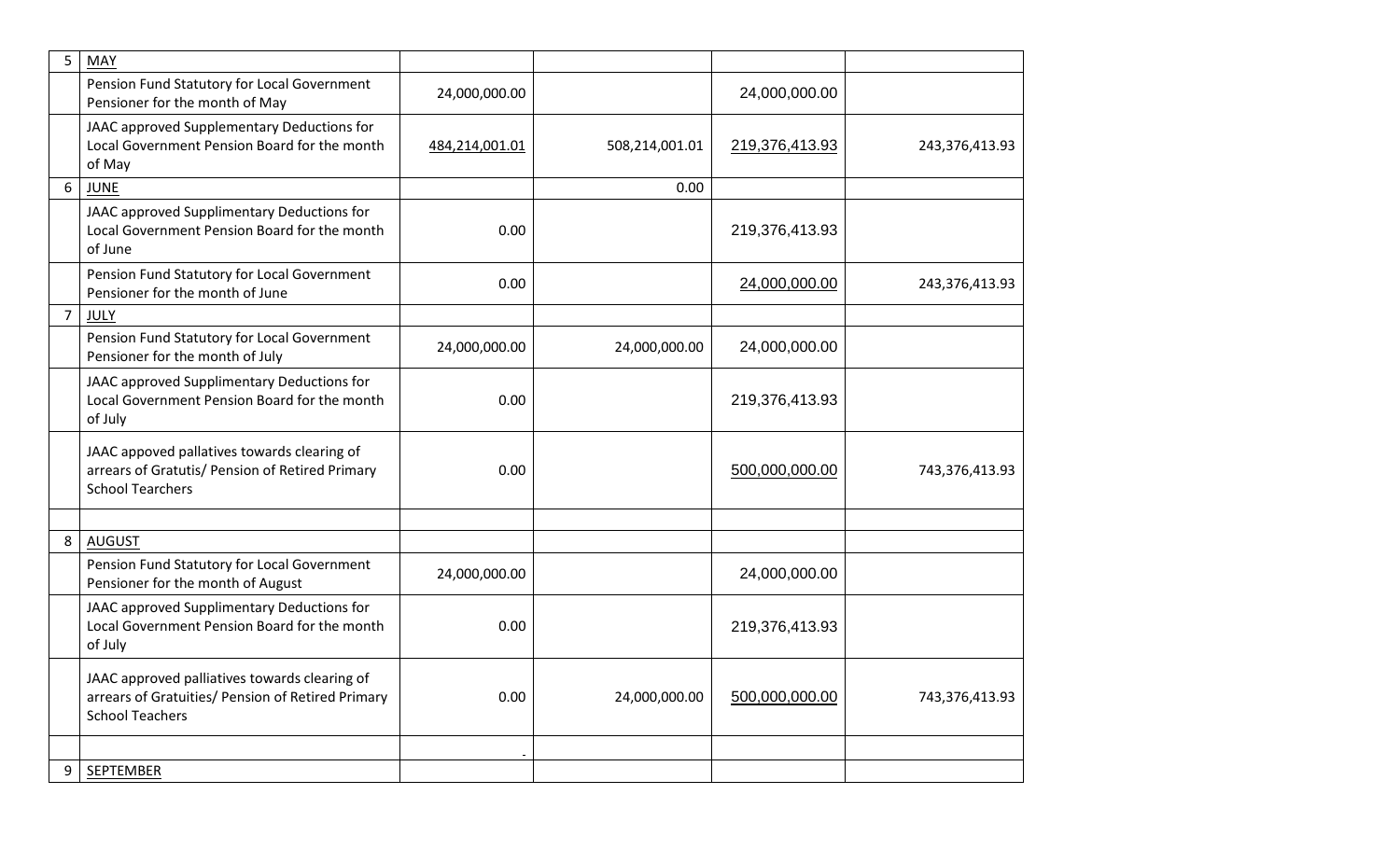|    | Pension Fund Statutory for Local Government<br>Pensioner for the month of September                                          | 24,000,000.00 |               | 24,000,000.00  |                |
|----|------------------------------------------------------------------------------------------------------------------------------|---------------|---------------|----------------|----------------|
|    | JAAC approved Supplementary Deductions for<br>Local Government Pension Board for the month<br>of July                        | 0.00          |               | 219,376,413.93 |                |
|    | JAAC approved palliatives towards clearing of<br>arrears of Gratuities/ Pension of Retired Primary<br><b>School Teachers</b> | 0.00          | 24,000,000.00 | 500,000,000.00 | 743,376,413.93 |
| 10 |                                                                                                                              |               |               |                |                |
|    | <b>OCTOBER</b><br>Pension Fund Statutory for Local Government<br>Pensioner for the month of October                          | 24,000,000.00 |               | 24,000,000.00  |                |
|    | JAAC approved Supplementary Deductions for<br>Local Government Pension Board for the month<br>of October                     | 0.00          |               | 352,286,350.80 |                |
|    | JAAC approved palliatives towards clearing of<br>arrears of Gratuities/ Pension of Retired Primary<br><b>School Teachers</b> | 0.00          | 24,000,000.00 | 250,000,000.00 | 626,286,350.80 |
|    |                                                                                                                              |               |               |                |                |
| 11 | <b>NOVEMBER</b>                                                                                                              |               |               |                |                |
|    | Pension Fund Statutory for Local Government<br>Pensioner for the month of November                                           | 24,000,000.00 |               | 24,000,000.00  |                |
|    | JAAC approved Supplementary Deductions for<br>Local Government Pension Board for the month<br>of October                     | 0.00          |               | 352,286,350.80 |                |
|    | JAAC approved palliatives towards clearing of<br>arrears of Gratuities/ Pension of Retired Primary<br><b>School Teachers</b> | 0.00          | 24,000,000.00 | 250,000,000.00 | 626,286,350.80 |
|    |                                                                                                                              |               |               |                |                |
|    |                                                                                                                              |               |               |                |                |
| 12 | <b>DECEMBER</b>                                                                                                              |               |               |                |                |
|    | Pension Fund Statutory for Local Government<br>Pensioner for the month of December                                           | 24,000,000.00 |               | 24,000,000.00  |                |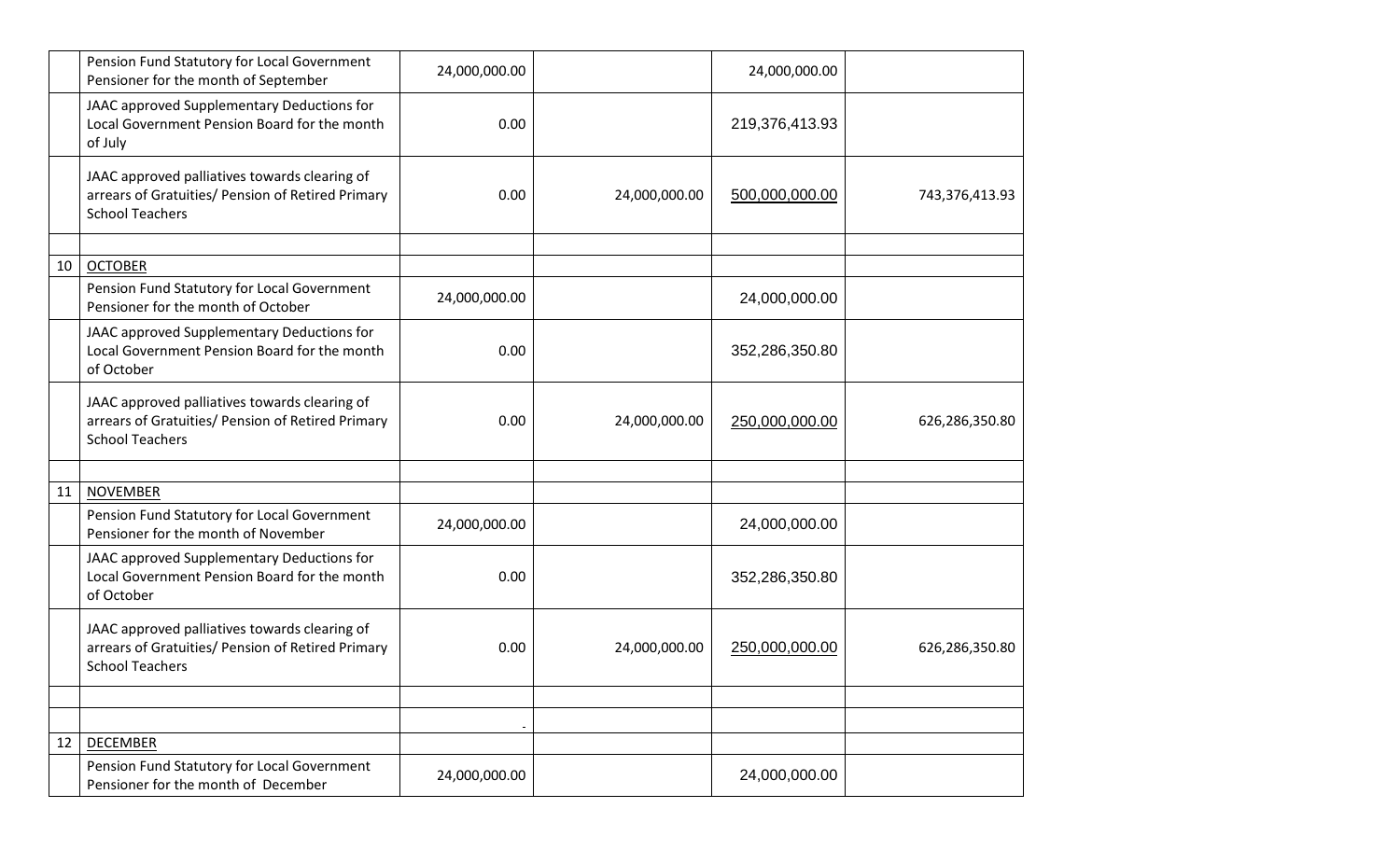| JAAC approved Supplementary Deductions for<br>Local Government Pension Board for the month<br>of October | $0.00\,$ | 24,000,000.00           | 352,286,350.80 | 376,286,350.80   |
|----------------------------------------------------------------------------------------------------------|----------|-------------------------|----------------|------------------|
|                                                                                                          |          |                         |                |                  |
|                                                                                                          |          |                         |                |                  |
| <b>TOTAL</b>                                                                                             |          | <u>2,303,287,084.42</u> |                | 5,319,246,777.77 |

#### **NOTE 16 LOCAL GOVERNMENT STAFF EMOLUMENT**

|                |                                                                                      | 2019         |              | 2018         |              |
|----------------|--------------------------------------------------------------------------------------|--------------|--------------|--------------|--------------|
| 1              | <b>JANUARY</b>                                                                       |              |              |              |              |
|                | Local Government Pension Board Staff Salary for<br>the month of January              | 0.00         |              | 0.00         |              |
|                | <b>Local Government Service Commission Staff</b><br>Salary for the month of January  | 0.00         | 0.00         | 0.00         | 0.00         |
| $\overline{2}$ | <b>FEBRUARY</b>                                                                      |              |              |              |              |
|                | Local Government Pension Board Staff Salary for<br>the month of February             | 2,002,275.96 |              | 1,941,744.74 |              |
|                | <b>Local Government Service Commission Staff</b><br>Salary for the month of February | 3,201,235.66 | 5,203,511.62 | 3,198,629.48 | 5,140,374.22 |
| 3              | <b>MARCH</b>                                                                         |              |              |              |              |
|                | Local Government Pension Board Staff Salary for<br>the month of March                | 2,017,946.54 |              | 3,279,506.55 |              |
|                | <b>Local Government Service Commission Staff</b><br>Salary for the month of March    | 3,011,586.10 | 5,029,532.64 | 1,986,736.01 | 5,266,242.56 |
| 4              | APRIL                                                                                |              |              |              |              |
|                | Local Government Pension Board Staff Salary for<br>the month of April                | 2,017,946.54 |              | 1,995,133.05 |              |
|                | <b>Local Government Service Commission Staff</b><br>Salary for the month of April    | 2,946,713.91 |              | 3,204,667.50 |              |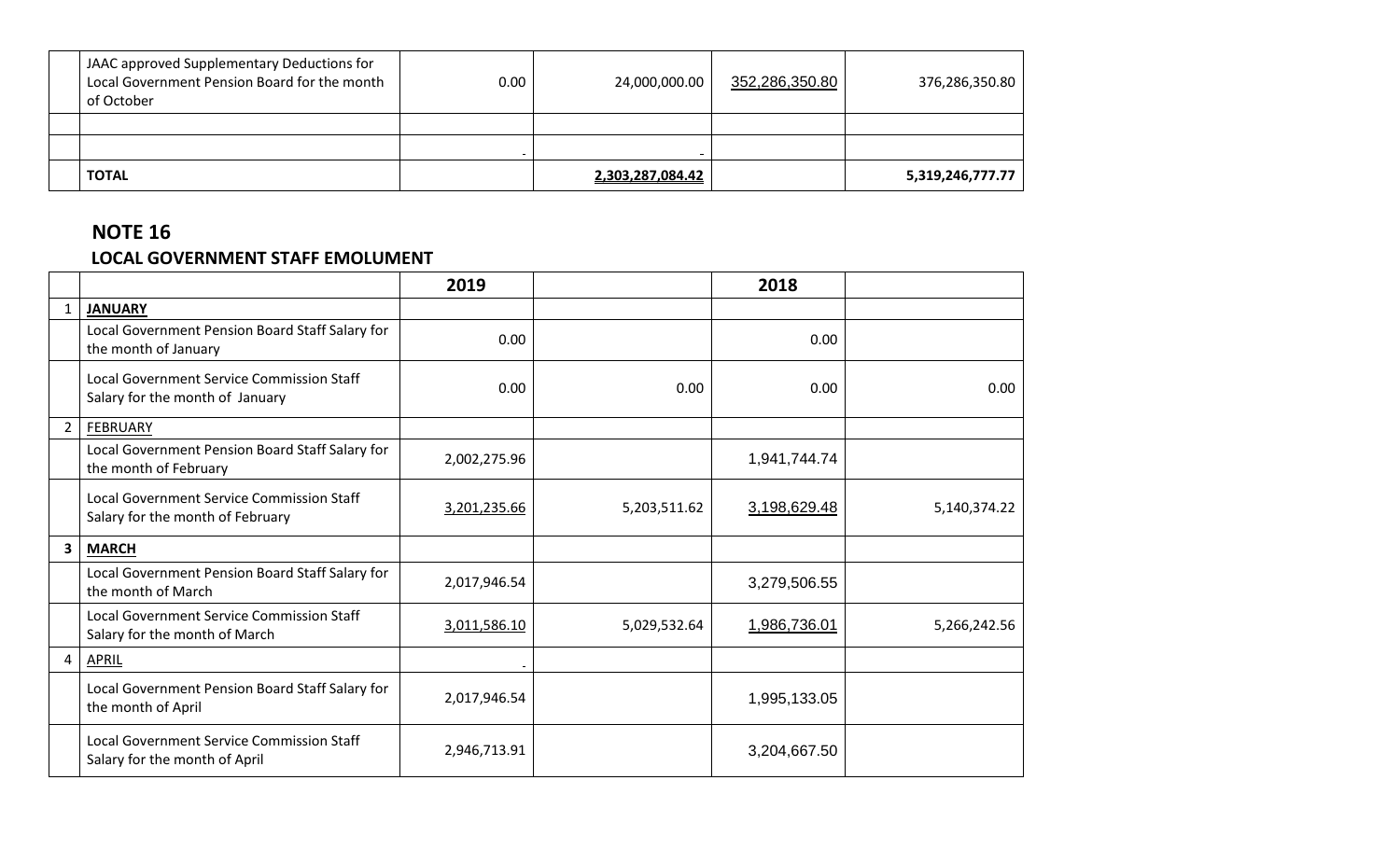|   | Local Government Staff Emolument for the<br>month of April                  | 1,364,586,947.26 | 1,369,551,607.71 | 0.00         | 5,199,800.55 |
|---|-----------------------------------------------------------------------------|------------------|------------------|--------------|--------------|
|   | MAY                                                                         |                  |                  |              |              |
|   | Local Government Pension Board Staff Salary for<br>the month of May         | 2,033,475.90     |                  | 1,995,133.05 |              |
|   | Local Government Service Commission Staff<br>Salary for the month of May    | 2,995,892.73     |                  | 3,204,667.50 |              |
|   | Local Government Staff Emolument for the<br>month of May                    | 1,364,586,947.26 | 1,369,616,315.89 | 0.00         | 5,199,800.55 |
| 6 | <b>JUNE</b>                                                                 |                  |                  |              |              |
|   | Local Government Service Commission Staff<br>Salary for the month of June   | 3,014,331.39     |                  | 3,176,667.88 |              |
|   | Local Government Pension Board Staff Salary for<br>the month of June        | 1,991,459.56     |                  | 3,065,732.12 |              |
|   | Local Government Staff Emolument for the<br>month of June                   | 0.00             | 5,005,790.95     | 0.00         | 6,242,400.00 |
| 7 | JULY                                                                        |                  |                  |              |              |
|   | Local Government Staff Emolument for the<br>month of July                   | 1,176,378,427.71 |                  | 0.00         |              |
|   | Local Government Service Commission Staff<br>Salary for the month of July   | 3,185,490.93     |                  | 3,219,209.03 |              |
|   | <b>Local Government Service Commission Staff</b><br>Leave Bonus             | 2,341,961.69     |                  | 0.00         |              |
|   | Local Government Pension Board Staff Salaryfor<br>the month of July         | 2,010,834.19     | 1,183,916,714.52 | 3,303,801.50 | 6,523,010.53 |
| 8 | <b>AUGUST</b>                                                               |                  |                  |              |              |
|   | Local Government Staff Emolument for the<br>month of August                 | 1,178,943,466.10 |                  |              |              |
|   | Local Government Service Commission Staff<br>Salary for the month of August | 3,612,816.61     |                  | 3,318,415.85 |              |
|   | Local Government Service Commission Staff<br>Leave Bonus August             | 1,501,195.65     |                  | 2,148,048.49 |              |
|   | Local Government Pension Board Staff Salaryfor<br>the month of August       | 2,110,482.66     | 1,186,167,961.02 | 2,094,935.79 | 7,561,400.13 |
| 9 | <b>SEPTEMBER</b>                                                            |                  |                  |              |              |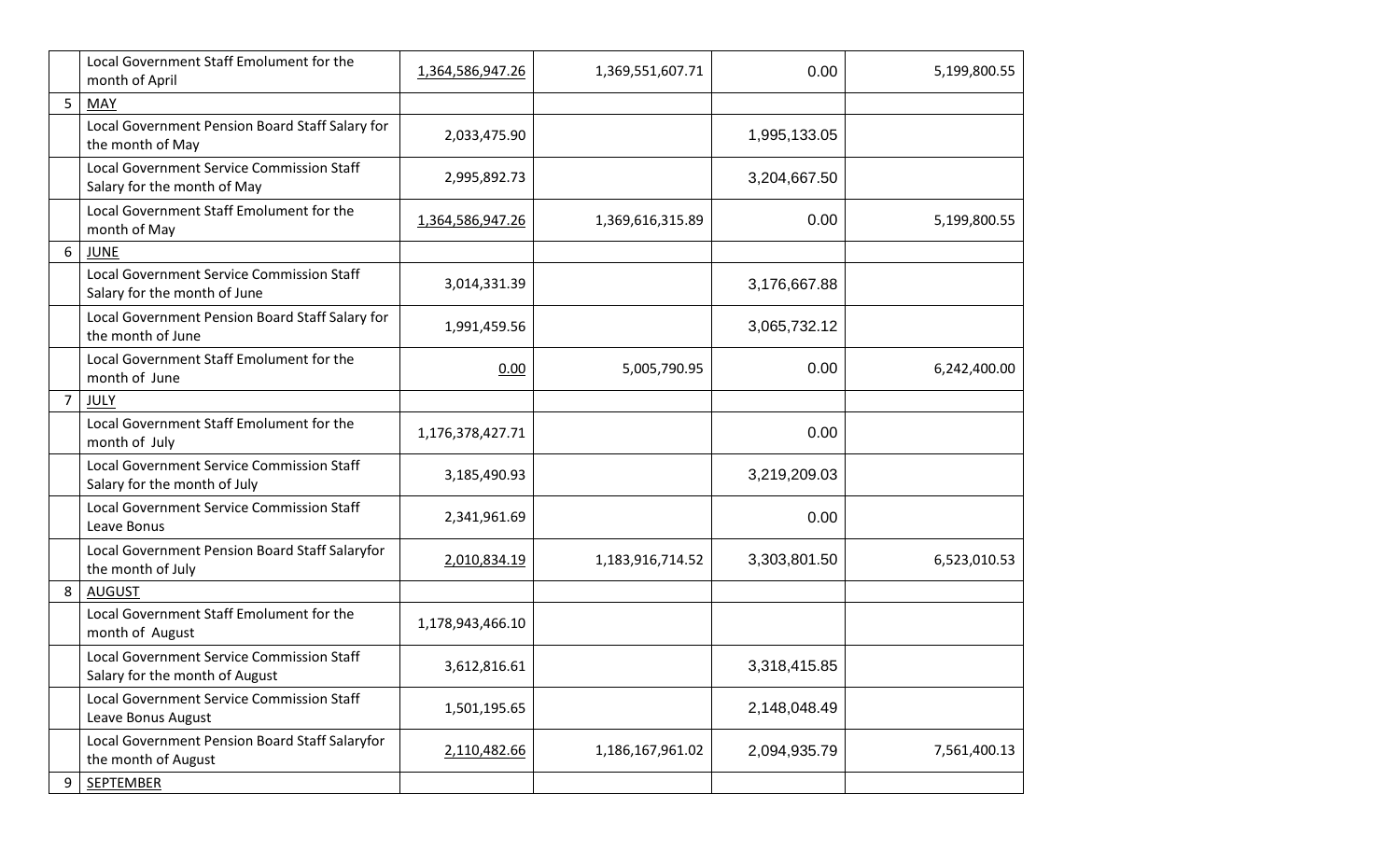|    | Local Government Staff Emolument for the<br>month of September                       | 1,146,037,134.21 |                  |              |               |
|----|--------------------------------------------------------------------------------------|------------------|------------------|--------------|---------------|
|    | Local Government Service Commission Staff<br>Salary for the month of September       |                  |                  | 3,225,811.50 |               |
|    | Local Government Pension Board Staff Salary for<br>the month of September            | 2,113,264.22     | 1,148,150,398.43 | 2,235,949.10 | 5,461,760.60  |
| 10 | <b>OCTOBER</b>                                                                       |                  |                  |              |               |
|    | Local Government Staff Emolument for the<br>month of October                         | 1,140,333,189.25 |                  |              |               |
|    | Local Government Service Commission Staff<br>Salary for the month of October         | 0.00             |                  | 3,340,214.76 |               |
|    | Local Government Pension Board Staff Salary for<br>the month of October              | 2,113,264.22     | 1,142,446,453.47 | 2,251,587.82 | 5,591,802.58  |
| 11 | <b>NOVEMBER</b>                                                                      |                  |                  |              |               |
|    | Local Government Staff Emolument for the<br>month of Nov                             | 1,117,793,420.62 |                  |              |               |
|    | Local Government Pension Board Staff Salary for<br>the month of Nov                  | 2,268,220.36     |                  | 2,421,693.43 |               |
|    | Local Government Service Commission Staff<br>Salary for the month of November        | 0.00             |                  | 3,450,217.09 |               |
|    | Payment of Salary Arrears to (Seven) Local<br>Government                             | 473,305,147.22   | 1,593,366,788.20 | 0.00         | 5,871,910.52  |
| 12 | <b>DECEMBER</b>                                                                      |                  |                  |              |               |
|    | Local Government Staff Emolument for the<br>month of December                        | 1,118,594,118.91 |                  |              |               |
|    | <b>Local Government Service Commission Staff</b><br>Salary for the month of December |                  |                  | 3,728,775.39 |               |
|    | Local Government Pension Board Staff Salary for<br>the month of December             | 2,268,220.36     |                  | 2,429,106.61 |               |
|    | Local Govt. Pension Board Stipends for<br>disengage of Security Personnel            | 0.00             |                  | 400,000.00   |               |
|    | Local Govt. Pension Board Staff Salary (Jan.<br>2019)                                | 0.00             |                  | 2,134,591.73 |               |
|    | Local Govt. Service Commission Staff Salary<br>(Jan., 2019)                          | 0.00             | 1,120,862,339.27 | 3,303,304.74 | 11,995,778.47 |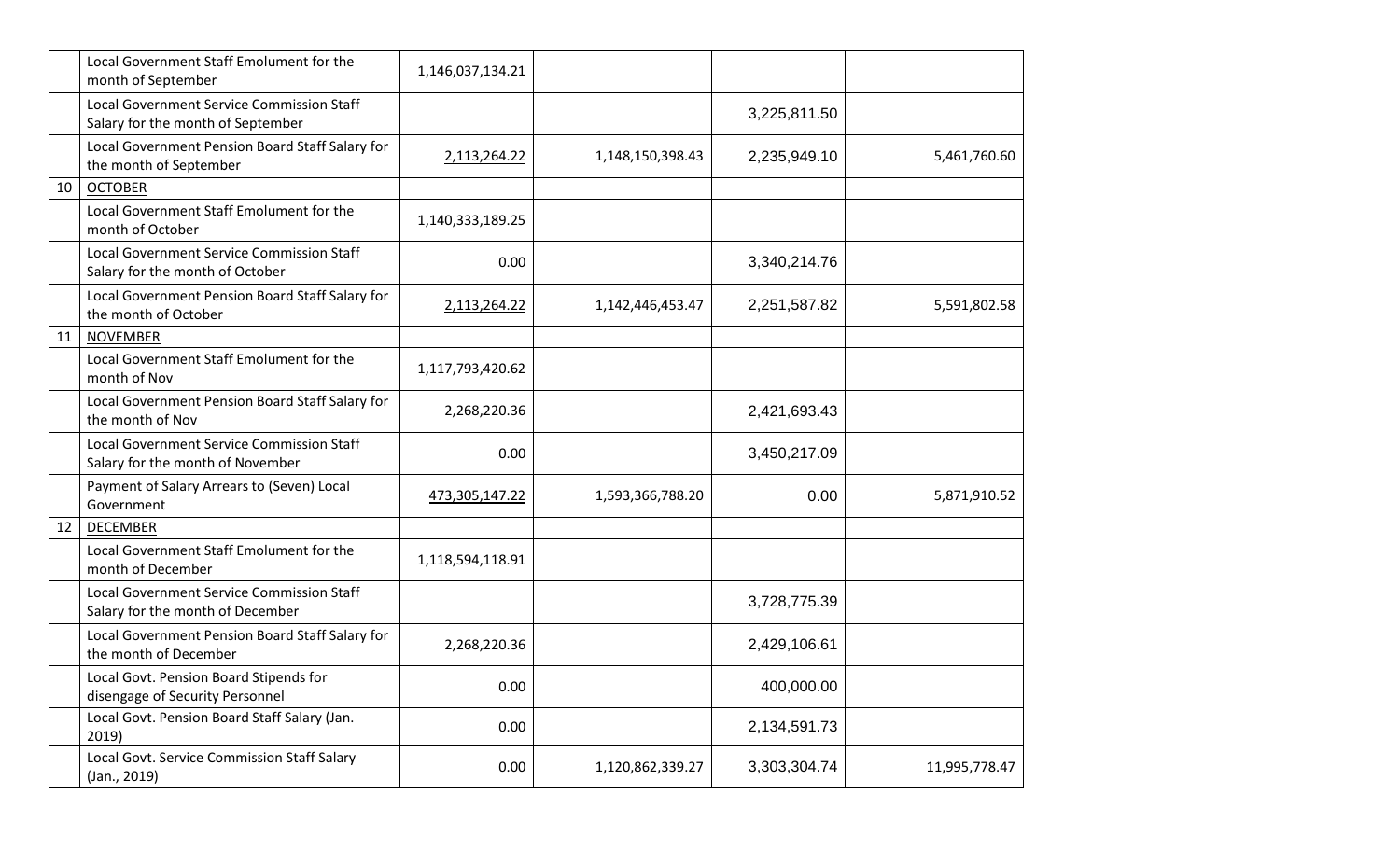| <b>TOTAL</b> | 10,129,317,413.72 | 70,054,280.71 |
|--------------|-------------------|---------------|
|              |                   |               |

|   | <b>RUNNING COST</b>                                                      |            |            |              |              |
|---|--------------------------------------------------------------------------|------------|------------|--------------|--------------|
|   |                                                                          | 2019       |            | 2018         |              |
|   | <b>JANUARY</b>                                                           |            |            |              |              |
|   | Local Government Pension Board Running Cost<br>for the month of January  | 100,000.00 |            | 50,000.00    |              |
|   | Running Cost General for the month of January                            | 300,000.00 | 400,000.00 | 300,000.00   | 350,000.00   |
| 2 | <b>FEBRUARY</b>                                                          |            |            |              |              |
|   | Local Government Pension Board Running Cost<br>for the month of February | 100,000.00 |            | 50,000.00    |              |
|   | Running Cost General for the month of February                           | 300,000.00 | 400,000.00 | 300,000.00   | 350,000.00   |
| 3 | <b>MARCH</b>                                                             |            |            |              |              |
|   | Local Government Pension Board Running Cost<br>for the month of March    | 100,000.00 |            | 50,000.00    |              |
|   | LGSC year 2013 - 2016 Staff Promotion Interview                          | 0.00       |            | 3,550,000.00 |              |
|   | Running Cost General for the month of March                              | 300,000.00 | 400,000.00 | 300,000.00   | 3,900,000.00 |
| 4 | APRIL                                                                    |            |            |              |              |
|   | Local Government Pension Board Running Cost<br>for the month of April    | 100,000.00 | 100,000.00 | 50,000.00    |              |
|   | Running Cost General for the month of April                              | 0.00       |            | 300,000.00   | 350,000.00   |
|   |                                                                          |            |            |              |              |
| 5 | <b>MAY</b>                                                               |            |            |              |              |
|   | Local Government Pension Board Running Cost<br>for the month of May      | 100,000.00 | 100,000.00 | 50,000.00    |              |
|   | Running Cost General for the month of May                                | 0.00       |            | 300,000.00   | 350,000.00   |
| 6 | <b>JUNE</b>                                                              |            |            |              |              |
|   | Local Government Pension Board Running Cost<br>for the month of June     | 0.00       |            | 50,000.00    |              |
|   | Running Cost General for the month of June                               | 0.00       |            | 300,000.00   |              |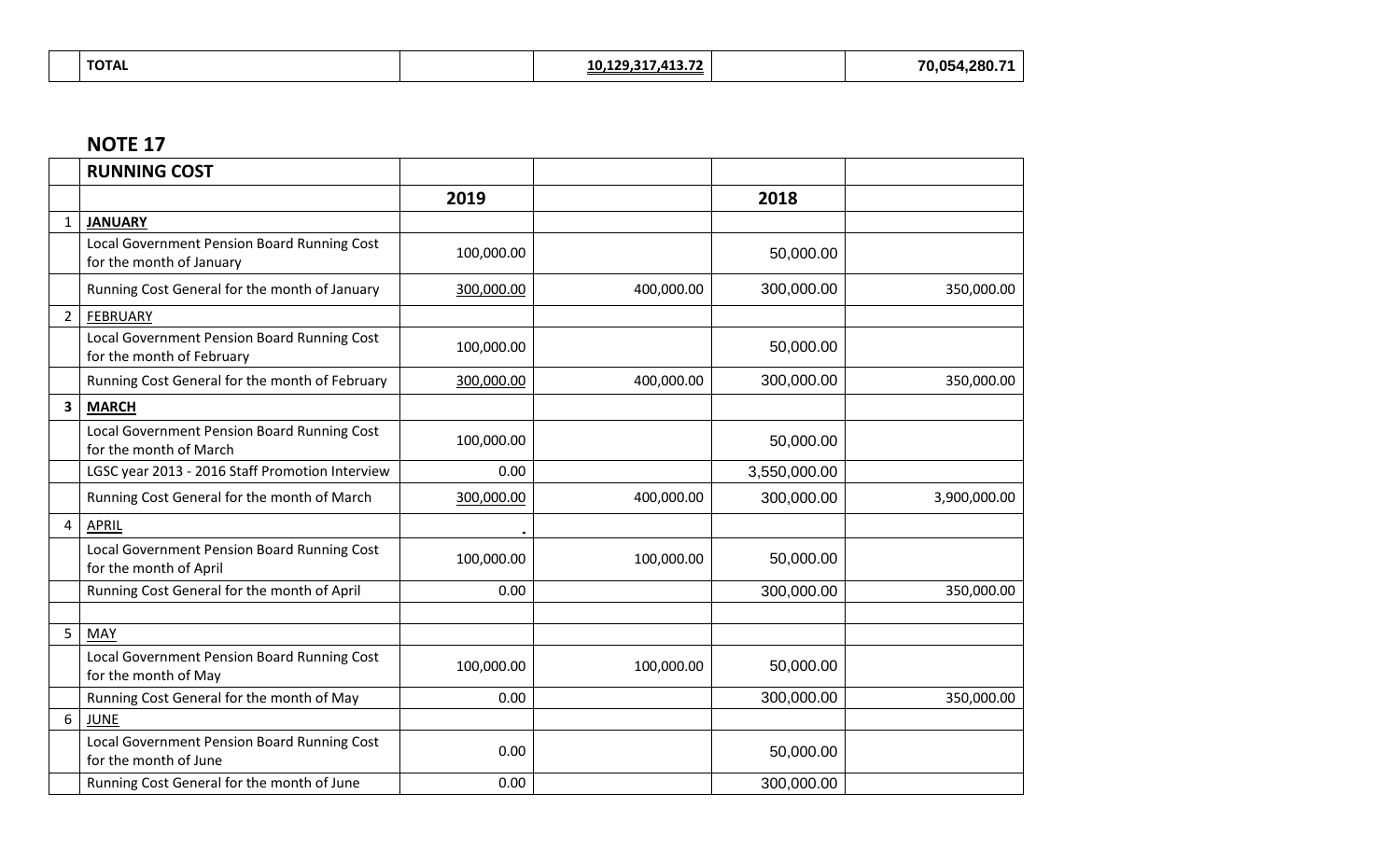|                | Security, General Administration, Environmental<br>Issue, Health Matter, Routine Immunization and<br>Health Consumable for the month of June   | 96,754,000.00 |                | 0.00       |            |
|----------------|------------------------------------------------------------------------------------------------------------------------------------------------|---------------|----------------|------------|------------|
|                | Printing of Sundry Pension Document to take<br>care of the retired Local Government Staff &<br>Primary School Teaching and Non- Teaching Staff | 2,791,650.00  | 99,545,650.00  | 0.00       | 350,000.00 |
| $\overline{7}$ | JULY                                                                                                                                           |               |                |            |            |
|                | Local Government Pension Board Running Cost<br>for the month of July                                                                           | 100,000.00    |                | 50,000.00  |            |
|                | Running Cost General for the month of July                                                                                                     | 0.00          |                | 300,000.00 |            |
|                | Assistance to National Population Commission<br>(NPC) Enumeration Area Demarcation Exercise                                                    | 3,381,000.00  |                | 0.00       |            |
|                | Security, General Administration, Environmental<br>Issue, Health Matter, Routine Immunization and<br>Health Consumable for the month of July   | 96,754,000.00 | 100,235,000.00 | 0.00       | 350,000.00 |
| 8              | <b>AUGUST</b>                                                                                                                                  |               |                |            |            |
|                | Local Government Pension Board Running Cost<br>for the month of August                                                                         | 100,000.00    |                | 50,000.00  |            |
|                | Running Cost General for the month of August                                                                                                   | 0.00          |                | 300,000.00 |            |
|                | <b>Local Government Service Commission Running</b><br>Cost for the month of August                                                             | 21,721,464.39 |                | 0.00       |            |
|                | Security, General Administration, Environmental<br>Issue, Health Matter, Routine Immunization and<br>Health Consumable for the month of August | 96,754,000.00 | 118,575,464.39 | 0.00       | 350,000.00 |
| 9              | <b>SEPTEMBER</b>                                                                                                                               |               |                |            |            |
|                | <b>Local Government Service Commission Running</b><br>Cost for the month of September                                                          | 21,152,485.54 |                |            |            |
|                | Running Cost General for the month of<br>September                                                                                             | 0.00          |                | 300,000.00 |            |
|                | Local Government Pension Board Running Cost<br>for the month of September                                                                      | 100,000.00    |                | 50,000.00  |            |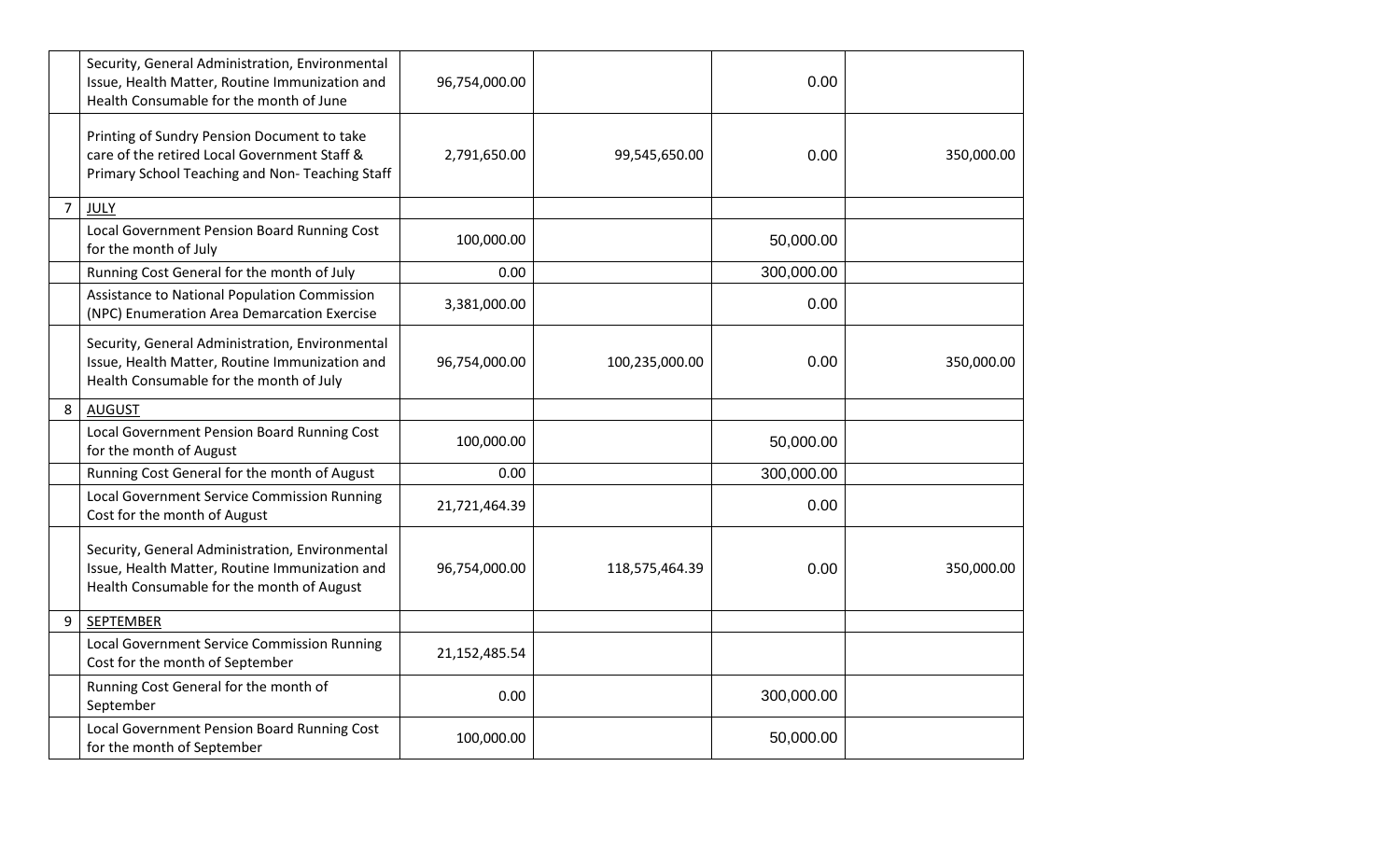|    | Printing of Document to Review the activities of<br><b>Local Government</b>                                                                       | 31,030,680.60 |                | 0.00       |            |
|----|---------------------------------------------------------------------------------------------------------------------------------------------------|---------------|----------------|------------|------------|
|    | Flag of Ceremony of Distribution of Relief<br>Material at Atisbo & Irepo Local Government<br>Areas                                                | 1,100,000.00  |                | 0.00       |            |
|    | Security, General Administration, Environmental<br>Issue, Health Matter, Routine Immunization and<br>Health Consumable for the month of September | 96,754,000.00 | 150,137,166.14 | 0.00       | 350,000.00 |
| 10 | <b>OCTOBER</b>                                                                                                                                    |               |                |            |            |
|    | Local Government Service Commission Running<br>Cost for the month of October                                                                      | 21,299,444.96 |                |            |            |
|    | Running Cost General for the month of October                                                                                                     | 0.00          |                | 300,000.00 |            |
|    | Local Government Pension Board Running Cost<br>for the month of October                                                                           | 100,000.00    |                | 50,000.00  |            |
|    | Flag of Ceremony of Oyo State Agric-Mini<br>Industrial Park and Empowerment Scheme                                                                | 607,500.00    |                | 0.00       |            |
|    | Provision of Security and other logistics toward<br>the visitation of His Excellency to Inukan                                                    | 500,000.00    | 22,506,944.96  | 0.00       | 350,000.00 |
| 11 | <b>NOVEMBER</b>                                                                                                                                   |               |                |            |            |
|    | Local Government Service Commission Running<br>Cost for the month of November                                                                     | 20,716,037.82 |                |            |            |
|    | Running Cost General for the month of<br>November                                                                                                 | 0.00          |                | 300,000.00 |            |
|    | Local Government Pension Board Running Cost<br>for the month of November                                                                          | 100,000.00    |                | 100,000.00 |            |
|    | Security, General Administration, Environmental<br>Issue, Health Matter, Routine Immunization and<br>Health Consumable for the month of November  | 96,754,000.00 | 117,570,037.82 | 0.00       | 400,000.00 |
| 12 | <b>DECEMBER</b>                                                                                                                                   |               |                |            |            |
|    | Local Government Service Commission Running<br>Cost for the month of December                                                                     | 20,424,512.76 |                |            |            |
|    | Running Cost General for the month of                                                                                                             | 0.00          |                | 300,000.00 |            |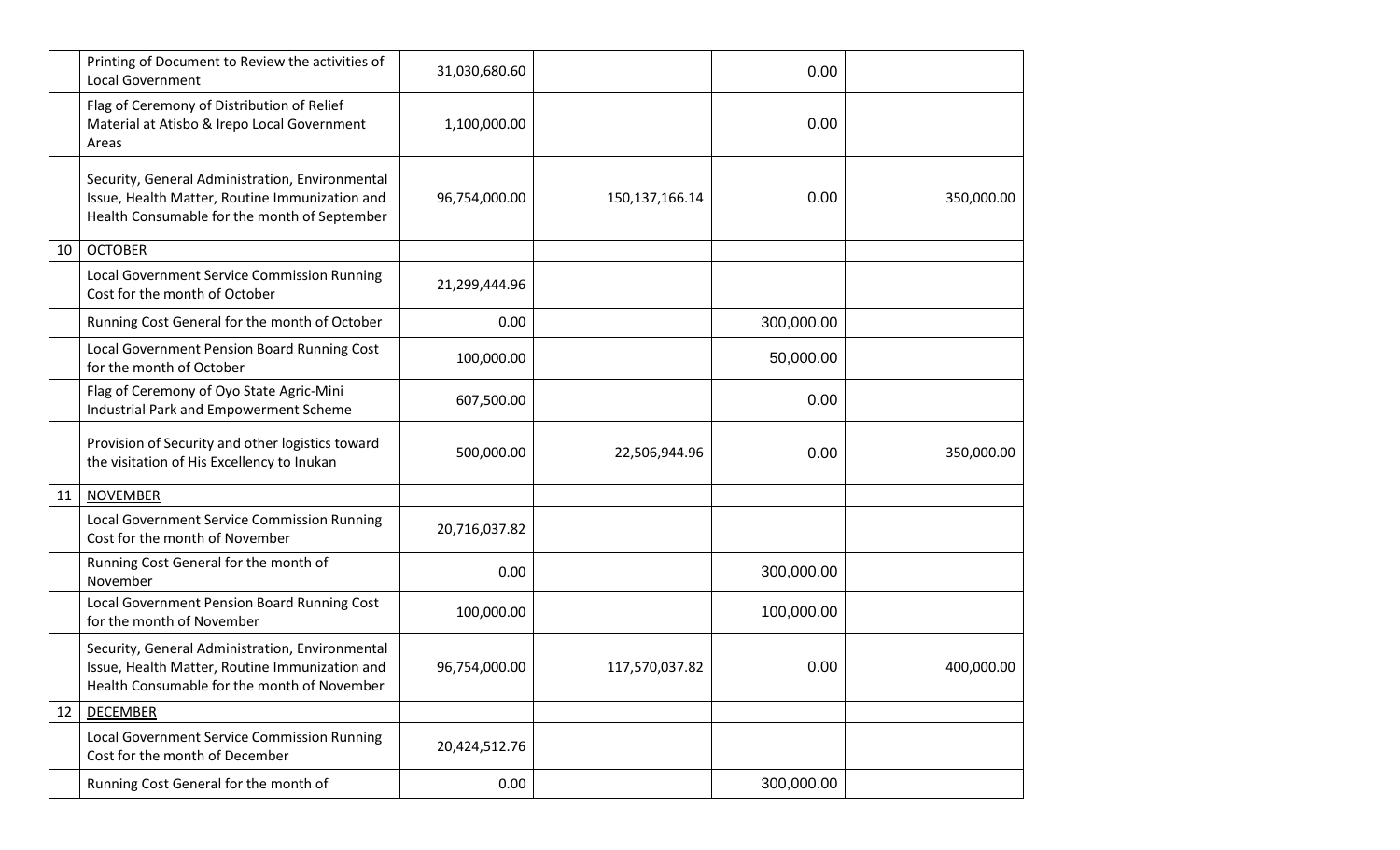| December                                                                 |            |                |            |              |
|--------------------------------------------------------------------------|------------|----------------|------------|--------------|
| Local Government Pension Board Running Cost<br>for the month of December | 100,000.00 | 20,524,512.76  | 100,000.00 | 400,000.00   |
| <b>TOTAL</b>                                                             |            | 630,494,776.07 |            | 7,850,000.00 |

#### **CAPITAL EXPENDITURE**

|                                 | 2019         | 2018          |
|---------------------------------|--------------|---------------|
| <b>JANUARY</b>                  |              |               |
| Aleutia Medical Service Limited | 1,980,000.00 | 11,800,000.00 |
| <b>FEBRUARY</b>                 |              |               |
| Aleutia Medical Service Limited | 1,980,000.00 | 1,980,000.00  |
| <b>MARCH</b>                    |              |               |
| Aleutia Medical Service Limited | 1,980,000.00 | 1,980,000.00  |
| <b>APRIL</b>                    |              |               |
| Aleutia Medical Service Limited | 0.00         | 1,980,000.00  |
| <b>MAY</b>                      |              |               |
| Aleutia Medical Service Limited | 0.00         | 1,980,000.00  |
| <b>JUNE</b>                     |              |               |
| Aleutia Medical Service Limited | 0.00         | 1,980,000.00  |
| JULY                            |              |               |
| Aleutia Medical Service Limited | 0.00         | 1,980,000.00  |
| <b>AUGUST</b>                   |              |               |
| Aleutia Medical Service Limited | 0.00         | 1,980,000.00  |
| <b>SEPTEMBER</b>                |              |               |
| Aleutia Medical Service Limited | 0.00         | 1,980,000.00  |
| <b>OCTOBER</b>                  |              |               |
| Aleutia Medical Service Limited | 0.00         | 1,980,000.00  |
| <b>NOVEMBER</b>                 |              |               |
| Aleutia Medical Service Limited | 0.00         | 1,980,000.00  |
| <b>DECEMBER</b>                 |              |               |
| Aleutia Medical Service Limited | 0.00         | 1,980,000.00  |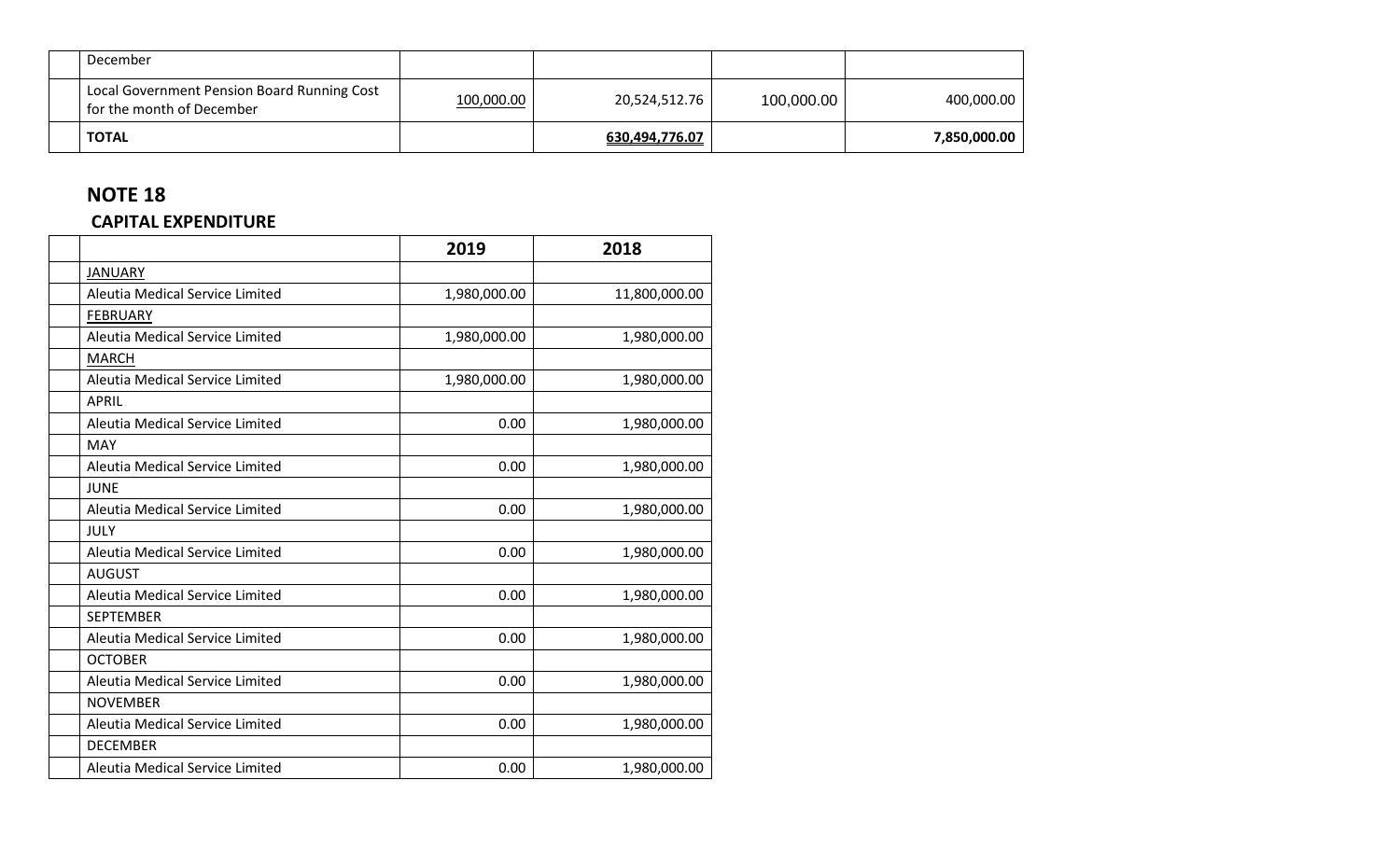|                                                                 | 445,500,000.00 | 33,580,000.00 |
|-----------------------------------------------------------------|----------------|---------------|
| Procurement of Pick-Up Van for each 33 Local<br>Government Area | 439,560,000.00 | 0.00          |

#### **TRAINNING FUND**

|                                                                                    | 2019          | 2018 |
|------------------------------------------------------------------------------------|---------------|------|
| <b>JANUARY</b>                                                                     |               |      |
|                                                                                    | 0.00          | 0.00 |
| <b>FEBRUARY</b>                                                                    |               |      |
|                                                                                    | 0.00          | 0.00 |
| <b>MARCH</b>                                                                       |               |      |
|                                                                                    | 0.00          | 0.00 |
| <b>APRIL</b>                                                                       |               |      |
|                                                                                    | 0.00          | 0.00 |
| <b>MAY</b>                                                                         |               |      |
|                                                                                    | 0.00          | 0.00 |
| <b>JUNE</b>                                                                        |               |      |
|                                                                                    | 0.00          | 0.00 |
| <b>JULY</b>                                                                        |               |      |
|                                                                                    | 0.00          | 0.00 |
| <b>AUGUST</b>                                                                      |               |      |
| Local Government Service Commission 1%<br>Training Fund for the month of August    | 43,442,929.78 | 0.00 |
| <b>SEPTEMBER</b>                                                                   |               |      |
| Local Government Service Commission 1%<br>Training Fund for the month of September | 42,304,971.09 | 0.00 |
| <b>OCTOBER</b>                                                                     |               |      |
| Local Government Service Commission 1%<br>Training Fund for the month of October   | 42,598,889.91 | 0.00 |
| <b>NOVEMBER</b>                                                                    |               |      |
| Local Government Service Commission 1%<br>Training Fund for the month of November  | 41,432,075.63 | 0.00 |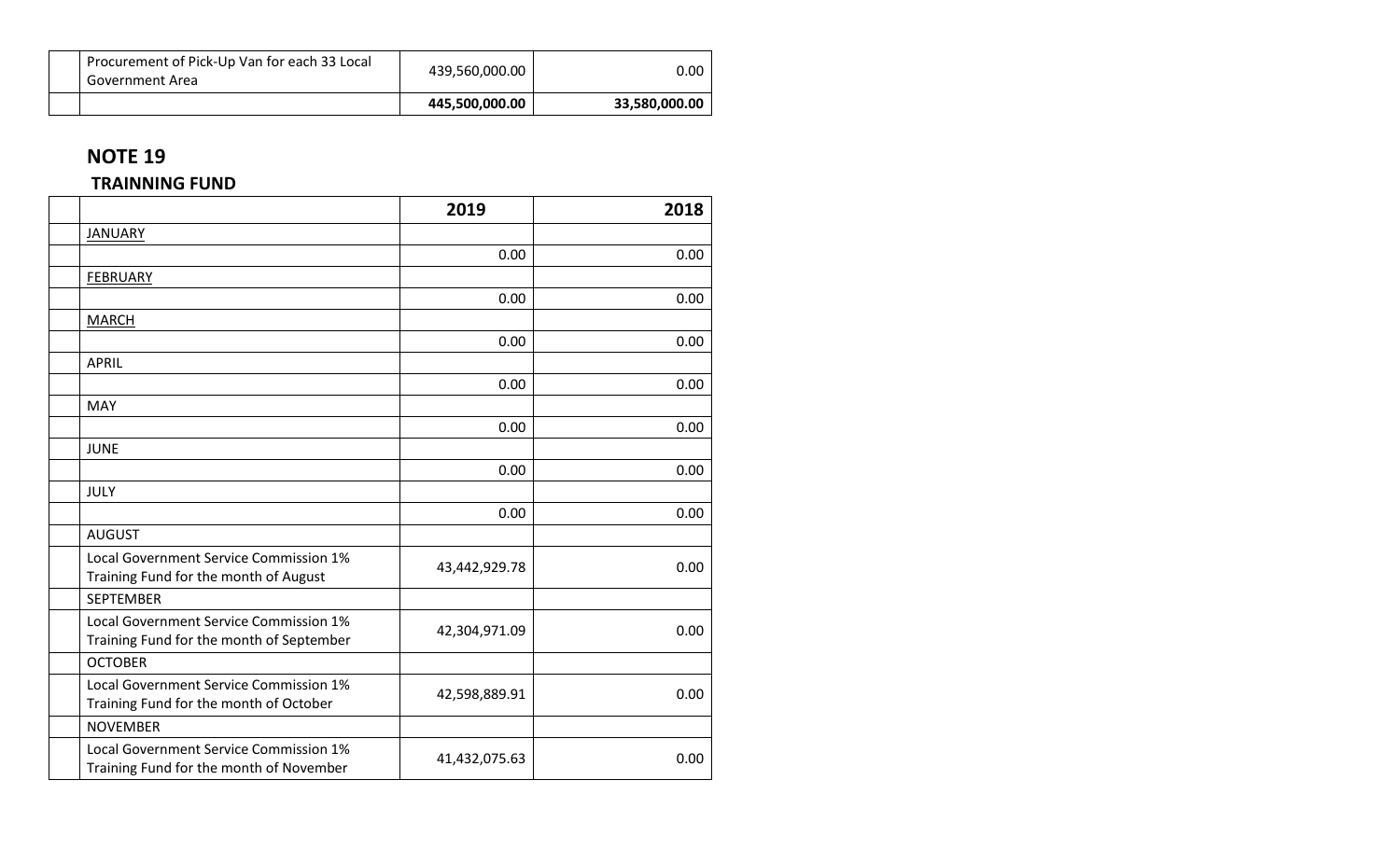| <b>DECEMBER</b>                                                                   |                |      |
|-----------------------------------------------------------------------------------|----------------|------|
| Local Government Service Commission 1%<br>Training Fund for the month of December | 40,849,025.52  |      |
|                                                                                   | 210,627,891.93 | 0.00 |

## **NOTE 20 CONSULTANCY FEE**

|                                                                                                           | 2,019.00      | 2,018.00      |
|-----------------------------------------------------------------------------------------------------------|---------------|---------------|
| FEBRUARY                                                                                                  |               |               |
| Deductions in respect of 33 Local Government<br>case (in suit nos. FHC ABJ/CS/16/2017 &<br>1/347/19/OYSHC | 49,500,000.00 | 0.00          |
| <b>NOVEMBER</b>                                                                                           |               |               |
| Legal fee on litigations against Local Govt                                                               | 0.00          | 30,000,000.00 |
|                                                                                                           | 49,500,000.00 | 30,000,000.00 |

# **NOTE 21**

 $\sim$ 

## **BANK CHARGES**

|    |                  | 2019      | 2018 |
|----|------------------|-----------|------|
| 1  | <b>JANUARY</b>   | 18,480.00 | 0.00 |
| 2  | <b>FEBRUARY</b>  | 5,092.65  | 0.00 |
| 3  | <b>MARCH</b>     | 6,562.50  | 0.00 |
| 4  | APRIL            | 6,720.00  | 0.00 |
| 5  | <b>MAY</b>       | 4,725.00  | 0.00 |
| 6  | <b>JUNE</b>      | 1,670.00  | 0.00 |
| 7  | JULY             | 7,967.50  | 0.00 |
| 8  | <b>AUGUST</b>    | 8,549.90  | 0.00 |
| 9  | <b>SEPTEMBER</b> | 12,199.90 | 0.00 |
| 10 | <b>OCTOBER</b>   | 5,754.21  | 0.00 |
| 11 | <b>NOVEMBER</b>  | 8,177.50  | 0.00 |
| 12 | <b>DECEMBER</b>  | 17,047.22 | 0.00 |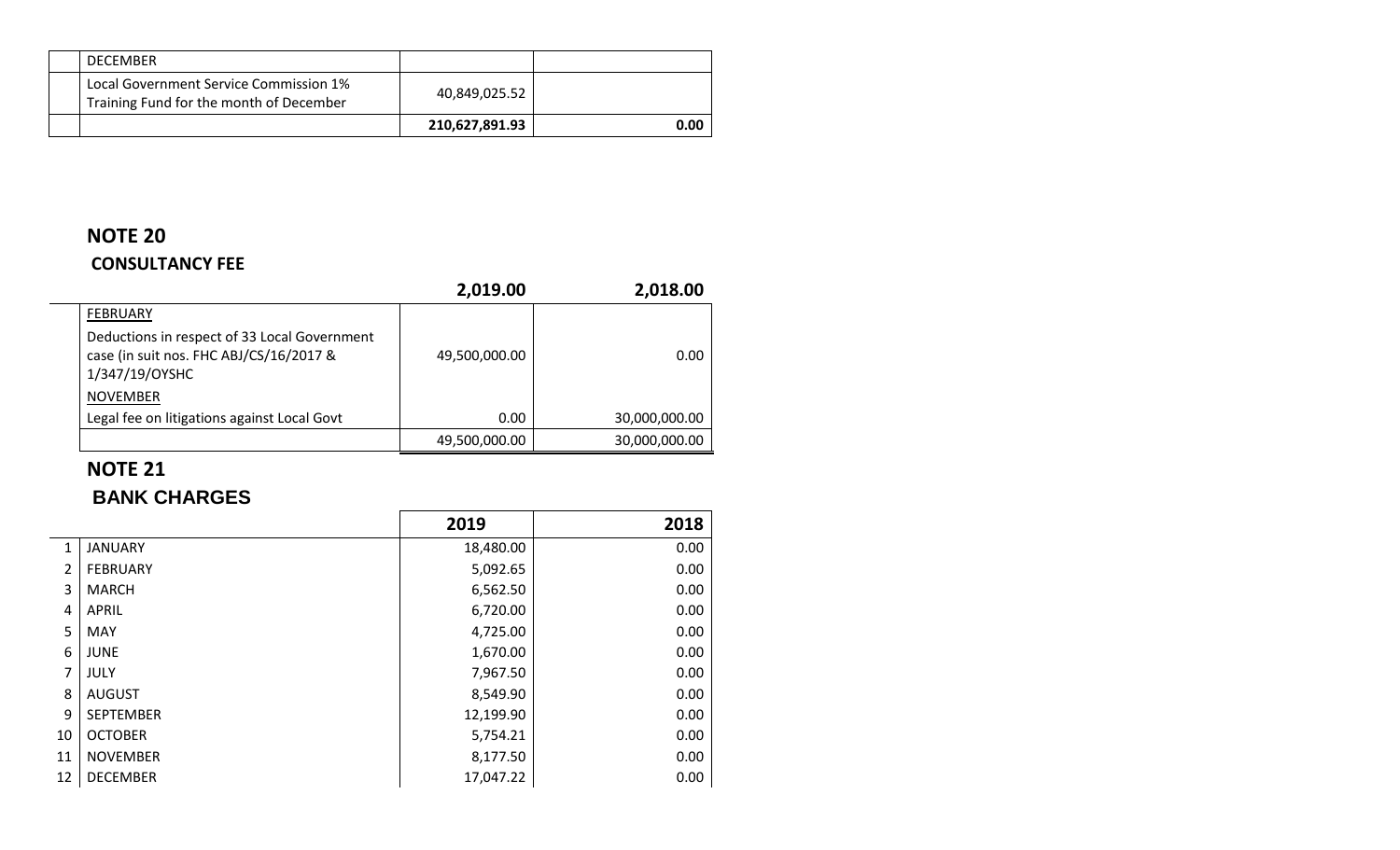TOTAL 102,946.38 2000

 $\sim$ 

# **NOTE 22 BAIL-OUT**

|               |                  | 2019             | 2018             |
|---------------|------------------|------------------|------------------|
| $\mathbf{1}$  | <b>JANUARY</b>   | 83,688,581.46    | 83,688,581.46    |
| $\mathcal{L}$ | <b>FEBRUARY</b>  | 83,688,581.46    | 83,688,581.46    |
| 3             | <b>MARCH</b>     | 83,688,581.46    | 83,688,581.46    |
| 4             | APRIL            | 83,688,581.46    | 83,688,581.46    |
| 5             | MAY              | 83,688,581.46    | 83,688,581.46    |
| 6             | <b>JUNE</b>      | 83,688,581.46    | 83,688,581.46    |
| 7             | JULY             | 83,688,581.46    | 83,688,581.46    |
| 8             | <b>AUGUST</b>    | 83,688,581.46    | 83,688,581.46    |
| 9             | <b>SEPTEMBER</b> | 83,688,581.46    | 83,688,581.46    |
| 10            | <b>OCTOBER</b>   | 83,688,581.46    | 83,688,581.46    |
| 11            | <b>NOVEMBER</b>  | 83,688,581.46    | 83,688,581.46    |
| 12            | <b>DECEMBER</b>  | 83,688,581.46    | 83,688,581.46    |
|               | <b>TOTAL</b>     | 1,004,262,977.52 | 1,004,262,977.52 |

## **NOTE 23**

#### **BIOMETRIC CONTRACT FUND**

|                                                                                                                                                      |                | 2019           |      | 2018 |
|------------------------------------------------------------------------------------------------------------------------------------------------------|----------------|----------------|------|------|
| <b>FEBRUARY</b><br>DTA/Logistic for LGSPB Staff attached to centres<br>of Biometic verfication exercise for the month of<br>February                 | 314,000.00     |                | 0.00 | 0.00 |
| Audit verfication & Biometic enrolment of<br>serving and Retired Primary School Teaching &<br>Non-Teaching staff & Retired Local Government<br>Staff | 109,453,575.00 | 109,767,575.00 | 0.00 | 0.00 |
| <b>JUNE</b><br>Advert Placement on Physical Identification<br>Exercise of the Retired Primary School Teaching                                        | 116,600.00     | 116,600.00     | 0.00 | 0.00 |
| & Non-Teaching Staff to be pay rolled                                                                                                                |                |                |      |      |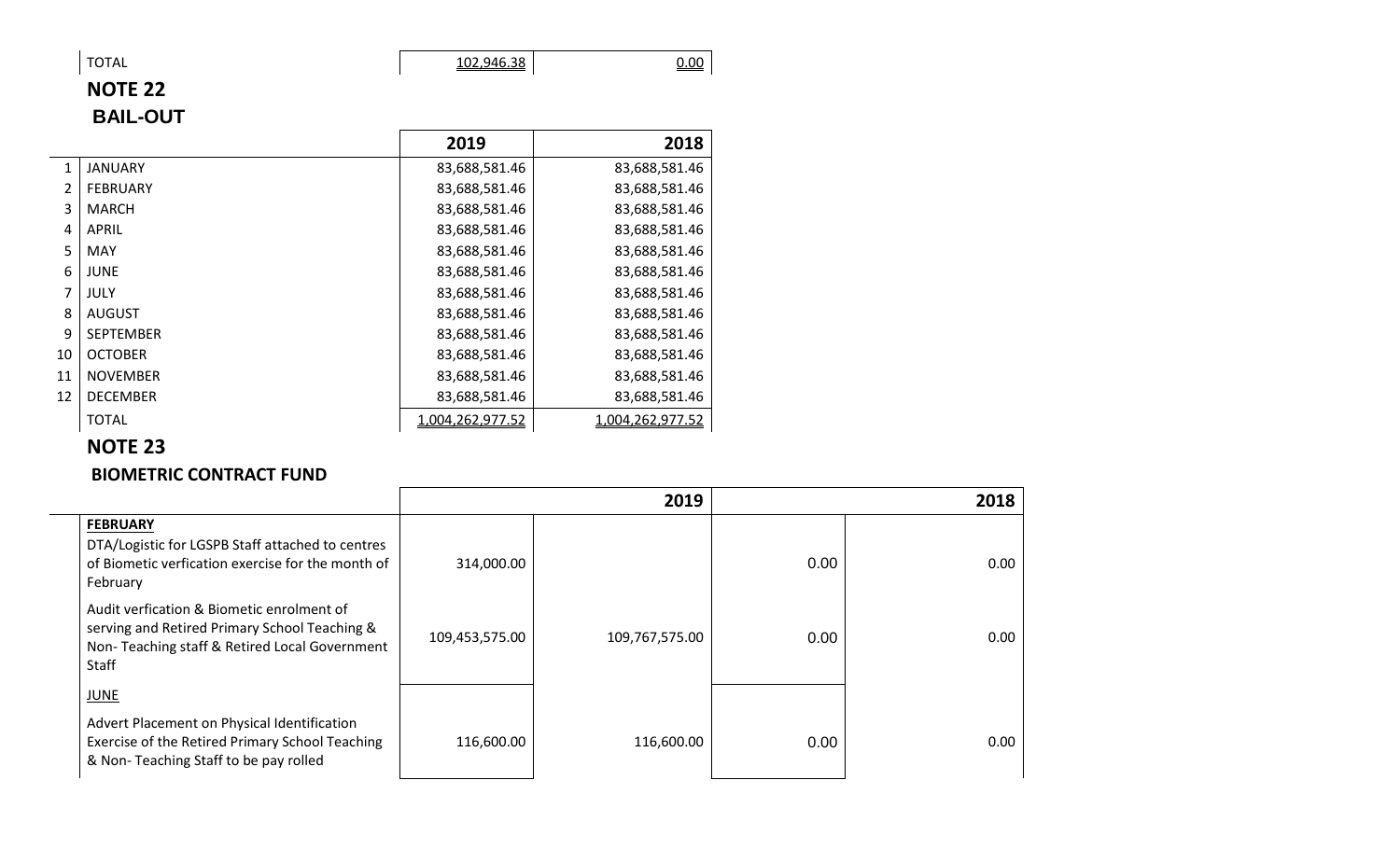| December<br>50% mobilization fee for Audit Verification and<br>Biometric Enrolment of servicng and retired<br>Primary School Teaching and Non-Teaching Staff | 0.00 | 0.00           | 109,453,575.00 | 109,453,575.00 |
|--------------------------------------------------------------------------------------------------------------------------------------------------------------|------|----------------|----------------|----------------|
| and retired Local Govt Staff                                                                                                                                 |      |                |                |                |
|                                                                                                                                                              |      | 109,884,175.00 |                | 109,453,575.00 |

 $\sim$ 

#### **SCHOLARSHIP FUND**

|                                                                                                                                    | 2019           | 2018           |
|------------------------------------------------------------------------------------------------------------------------------------|----------------|----------------|
| January                                                                                                                            |                |                |
| Deduction in respect of Sponsoring of (5)<br>Students per Local Government in Oyo State<br><b>Techincal Universiry</b>             | 90,447,562.50  | 0.00           |
| February                                                                                                                           |                |                |
| Sponsorship: Deduction in respect of Sponsoring<br>of (5 Students per Local Government in Oyo<br><b>State Techincal Universiry</b> | 0.00           | 141,292,050.00 |
| March                                                                                                                              |                |                |
| Deduction in respect of Sponsoring of (5)<br>Students per Local Government in Oyo State<br><b>Techincal Universiry</b>             | 111,790,250.00 |                |
| May                                                                                                                                |                |                |
| Sponsorship: Deduction in respect of Sponsoring<br>of (5 Students per Local Government in Oyo<br><b>State Techincal Universiry</b> | 0.00           | 150,000,000.00 |
| August                                                                                                                             |                |                |
| Sponsorship of delegates to 2019 OYSOWA<br>Summit (LGSC & LGPB)                                                                    | 0.00           | 410,000.00     |
| October                                                                                                                            |                |                |
| Sponsorship: Deduction in respect of Sponsoring<br>of (5 Students per Local Government in Oyo<br><b>State Techincal Universiry</b> | 0.00           | 90,447,562.50  |
| November                                                                                                                           |                |                |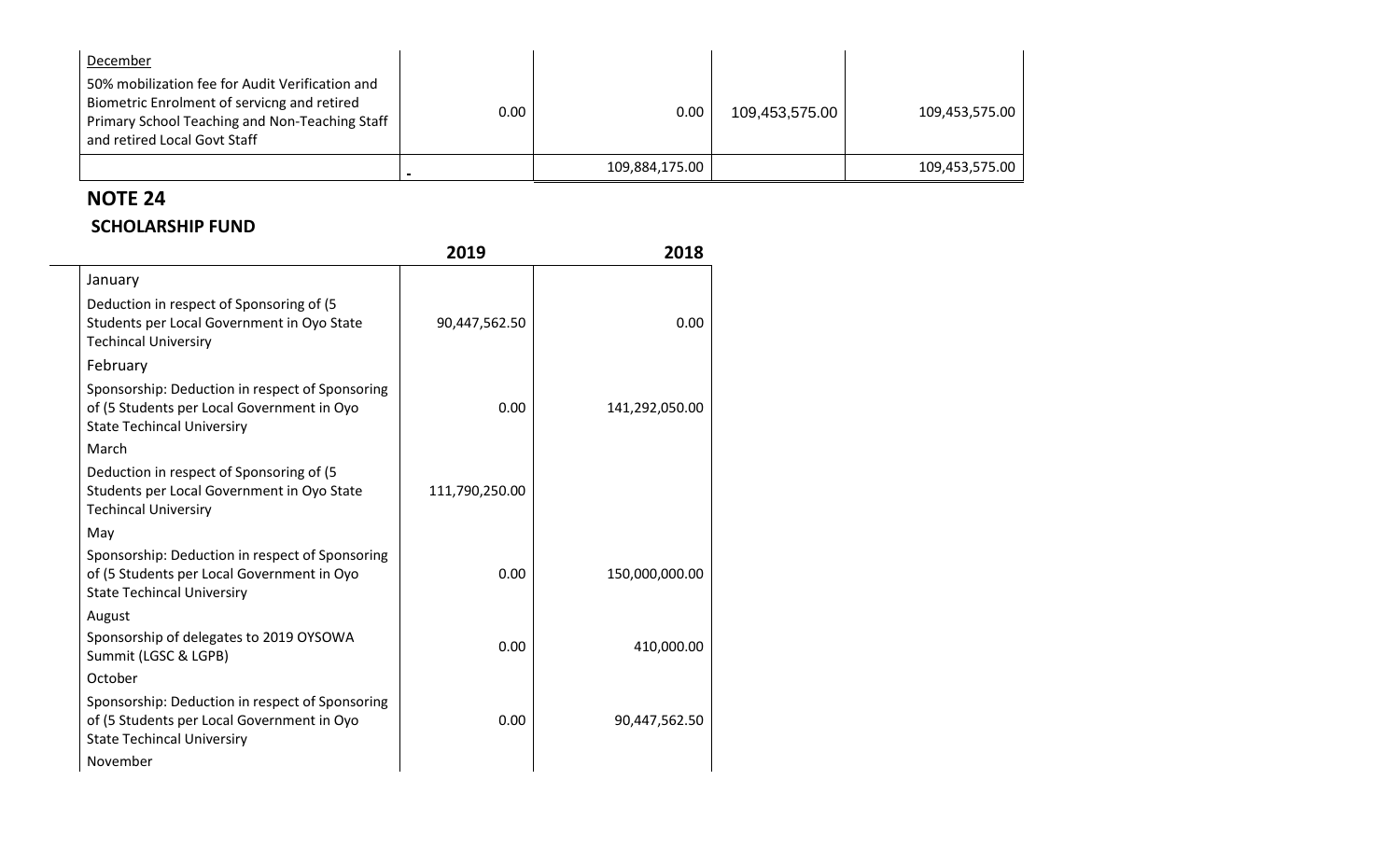| Sponsorship: Deduction in respect of Sponsoring<br>of (5 Students per Local Government in Oyo<br><b>State Techincal Universiry</b> | 0.00           | 90,447,562.50  |
|------------------------------------------------------------------------------------------------------------------------------------|----------------|----------------|
| December                                                                                                                           |                |                |
| Deduction in respect of Sponsoring of (5)<br>Students per Local Government in Oyo State<br><b>Techincal Universiry</b>             | 0.00           | 90,447,562.50  |
|                                                                                                                                    | 202,237,812.50 | 563,044,737.50 |

|                | <b>NOTE 1</b>               |                   |                   |
|----------------|-----------------------------|-------------------|-------------------|
|                | <b>STATUTORY ALLOCATION</b> |                   |                   |
|                |                             | 2019              | 2018              |
| 1              | <b>JANUARY</b>              | 3,852,756,880.73  | 3,797,176,282.00  |
| 2              | <b>FEBRUARY</b>             | 3,514,304,128.11  | 3,764,646,065.46  |
| 3              | <b>MARCH</b>                | 3,337,030,044.31  | 3,888,678,423.23  |
| 4              | <b>APRIL</b>                | 3,146,090,393.17  | 3,357,418,908.36  |
| 5              | <b>MAY</b>                  | 3,618,036,864.89  | 4,171,477,325.61  |
| 6              | <b>JUNE</b>                 | 4,049,575,457.63  | 3,973,893,902.82  |
| $\overline{7}$ | JULY                        | 4,427,981,459.33  | 4,222,347,766.80  |
| 8              | <b>AUGUST</b>               | 4,314,185,690.50  | 4,073,499,664.80  |
| 9              | <b>SEPTEMBER</b>            | 4,343,577,571.62  | 4,149,962,239.73  |
| 10             | <b>OCTOBER</b>              | 4,226,896,143.72  | 3,975,790,170.89  |
| 11             | <b>NOVEMBER</b>             | 4,168,591,133.35  | 4,293,485,967.94  |
| 12             | <b>DECEMBER</b>             | 3,475,949,025.03  | 4,240,896,538.67  |
|                | <b>TOTAL</b>                | 46,474,974,792.39 | 47,909,273,256.31 |
|                | <b>NOTE 2</b>               |                   |                   |
|                | <b>VAT ALLOCATION</b>       |                   |                   |
|                |                             | 2019              | 2018              |
| 1              | <b>JANUARY</b>              | 1,330,982,436.06  | 1,061,025,404.92  |
| $\overline{2}$ | <b>FEBRUARY</b>             | 1,427,760,302.37  | 1,224,785,986.15  |
| 3              | <b>MARCH</b>                | 1,279,310,479.95  | 1,136,533,258.14  |
| 4              | <b>APRIL</b>                | 1,214,227,803.65  | 1,089,019,016.38  |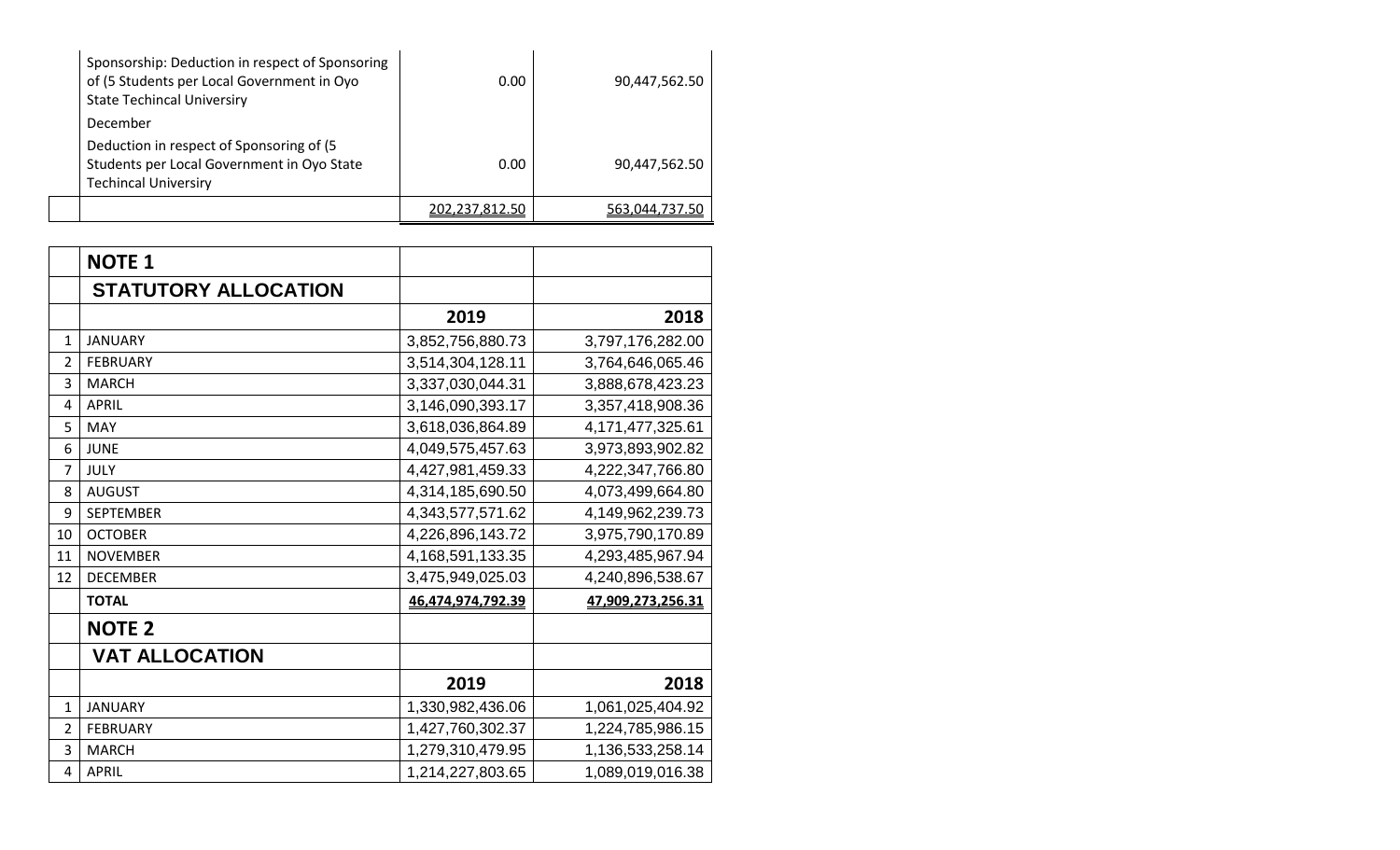| 5              | <b>MAY</b>                | 1,264,275,247.69  | 1,126,399,981.39  |
|----------------|---------------------------|-------------------|-------------------|
| 6              | <b>JUNE</b>               | 1,490,136,686.91  | 1,220,006,862.60  |
| 7              | JULY                      | 1,414,721,649.45  | 1,135,415,670.99  |
| 8              | <b>AUGUST</b>             | 1,215,550,171.61  | 1,042,959,011.92  |
| 9              | <b>SEPTEMBER</b>          | 1,134,632,787.03  | 1,477,331,514.88  |
| 10             | <b>OCTOBER</b>            | 1,198,411,939.50  | 1,030,370,882.68  |
| 11             | <b>NOVEMBER</b>           | 1,353,717,321.73  | 1,435,686,351.23  |
| 12             | <b>DECEMBER</b>           | 1,177,607,817.98  | 1,274,408,810.73  |
|                | <b>TOTAL</b>              | 15,501,334,643.93 | 14,253,942,752.01 |
|                | <b>NOTE 3</b>             |                   |                   |
|                | <b>FOREX EQUALISATION</b> |                   |                   |
|                |                           | 2019              | 2018              |
| $\mathbf{1}$   | <b>JANUARY</b>            | 0.00              | 212,888,668.80    |
| 2              | <b>FEBRUARY</b>           | 0.00              | 0.00              |
| 3              | <b>MARCH</b>              | 305,662,674.07    | 0.00              |
| 4              | <b>APRIL</b>              | 90,539,974.57     | 0.00              |
| 5              | <b>MAY</b>                | 0.00              | 0.00              |
| 6              | <b>JUNE</b>               | 0.00              | 0.00              |
| 7              | JULY                      | 0.00              | 0.00              |
| 8              | <b>AUGUST</b>             | 0.00              | 173, 167, 867.80  |
| 9              | <b>SEPTEMBER</b>          | 0.00              |                   |
| 10             | <b>OCTOBER</b>            | 0.00              | 347,880,177.34    |
| 11             | <b>NOVEMBER</b>           | 0.00              | 0.00              |
| 12             | <b>DECEMBER</b>           | 366,714,238.88    | 0.00              |
|                | <b>TOTAL</b>              | 762,916,887.52    | 733,936,713.94    |
|                | <b>NOTE 4</b>             |                   |                   |
|                | <b>EXCHANGE RATE</b>      |                   |                   |
|                |                           | 2019              | 2018              |
| $\mathbf 1$    | <b>JANUARY</b>            | 6,948,002.84      | 0.00              |
| $\overline{2}$ | <b>FEBRUARY</b>           | 4,627,414.03      | 0.00              |
| 3              | <b>MARCH</b>              | 5,991,682.68      | 0.00              |
| 4              | <b>APRIL</b>              | 4,571,851.16      | 432,642,142.84    |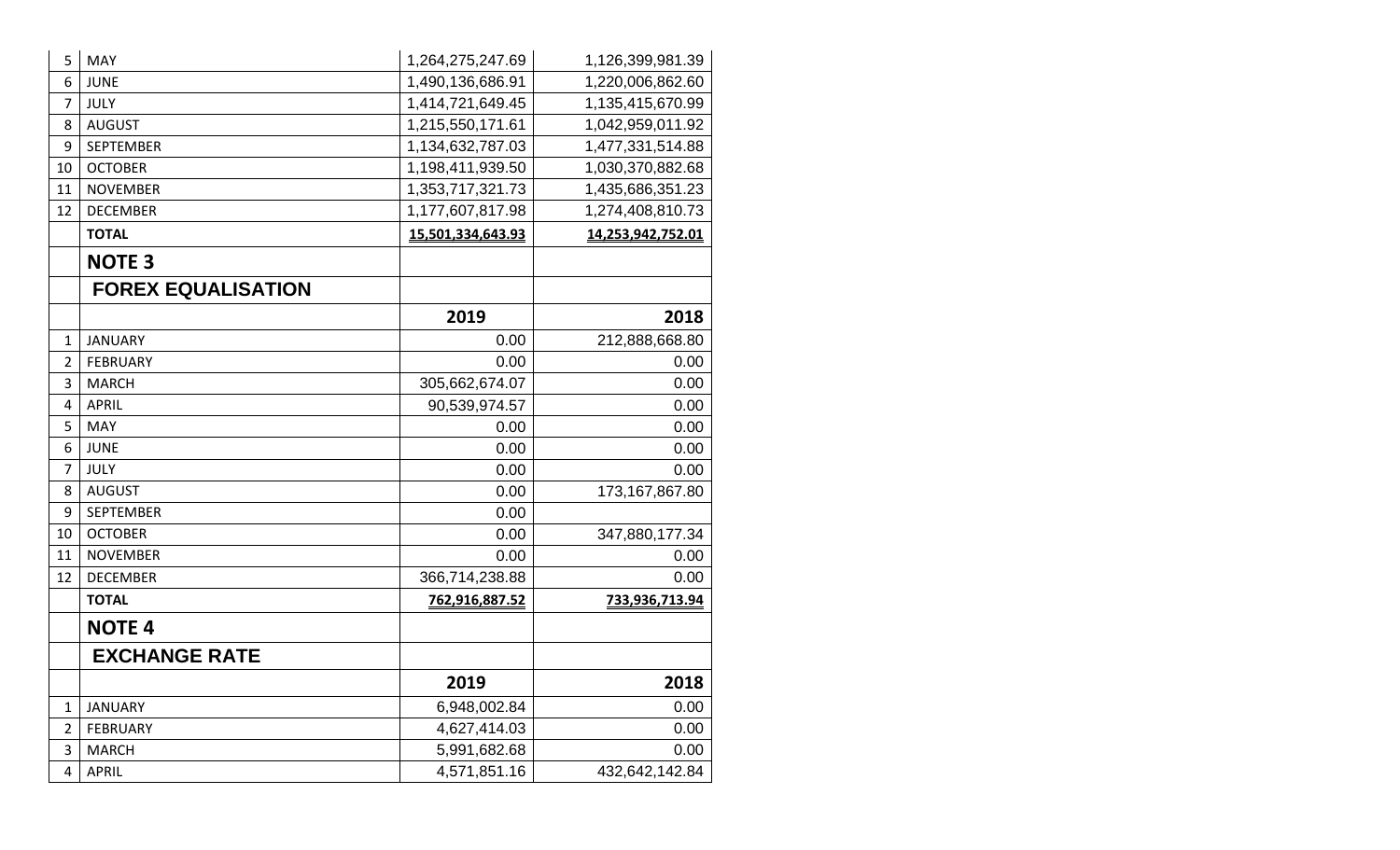| 5              | <b>MAY</b>                      | 5,563,958.27  | 0.00           |
|----------------|---------------------------------|---------------|----------------|
| 6              | <b>JUNE</b>                     | 8,160,920.03  | 0.00           |
| 7              | <b>JULY</b>                     | 7,333,408.81  | 0.00           |
| 8              | <b>AUGUST</b>                   | 7,148,688.61  | 0.00           |
| 9              | <b>SEPTEMBER</b>                | 7,277,209.27  | 1,134,026.04   |
| 10             | <b>OCTOBER</b>                  | 6,669,534.48  | 0.00           |
| 11             | <b>NOVEMBER</b>                 | 7,852,961.56  | 5,610,949.60   |
| 12             | <b>DECEMBER</b>                 | 5,523,743.17  | 7,552,752.71   |
|                | <b>TOTAL</b>                    | 77,669,374.91 | 446,939,871.19 |
|                | <b>NOTE 5</b>                   |               |                |
|                | <b>EXCESS BANK CHARGES</b>      |               |                |
|                |                                 | 2019          | 2018           |
| $\mathbf{1}$   | <b>JANUARY</b>                  | 0.00          | 15,415,458.52  |
| $\overline{2}$ | <b>FEBRUARY</b>                 | 0.00          | 0.00           |
| 3              | <b>MARCH</b>                    | 64,601,074.93 | 5,205,246.30   |
| 4              | <b>APRIL</b>                    | 0.00          | 0.00           |
| 5              | MAY                             | 0.00          | 3,331,344.92   |
| 6              | <b>JUNE</b>                     | 0.00          | 0.00           |
| 7              | <b>JULY</b>                     | 0.00          | 58,217,820.38  |
| 8              | <b>AUGUST</b>                   | 0.00          | 0.00           |
| 9              | <b>SEPTEMBER</b>                | 0.00          | 0.00           |
| 10             | <b>OCTOBER</b>                  | 0.00          | 35,015,182.42  |
| 11             | <b>NOVEMBER</b>                 | 0.00          | 0.00           |
| 12             | <b>DECEMBER</b>                 | 0.00          | 0.00           |
|                | <b>TOTAL</b>                    | 64,601,074.93 | 117,185,052.54 |
|                | <b>NOTE 6</b>                   |               |                |
|                | <b>FOREIGN EXCESS CRUDE OIL</b> |               |                |
|                |                                 | 2019          | 2018           |
| $\mathbf{1}$   | <b>JANUARY</b>                  | 0.00          | 0.00           |
| 2              | <b>FEBRUARY</b>                 | 0.00          | 0.00           |
| 3              | <b>MARCH</b>                    | 0.00          | 14,047,568.98  |
| 4              | APRIL                           | 0.00          | 0.00           |
|                |                                 |               |                |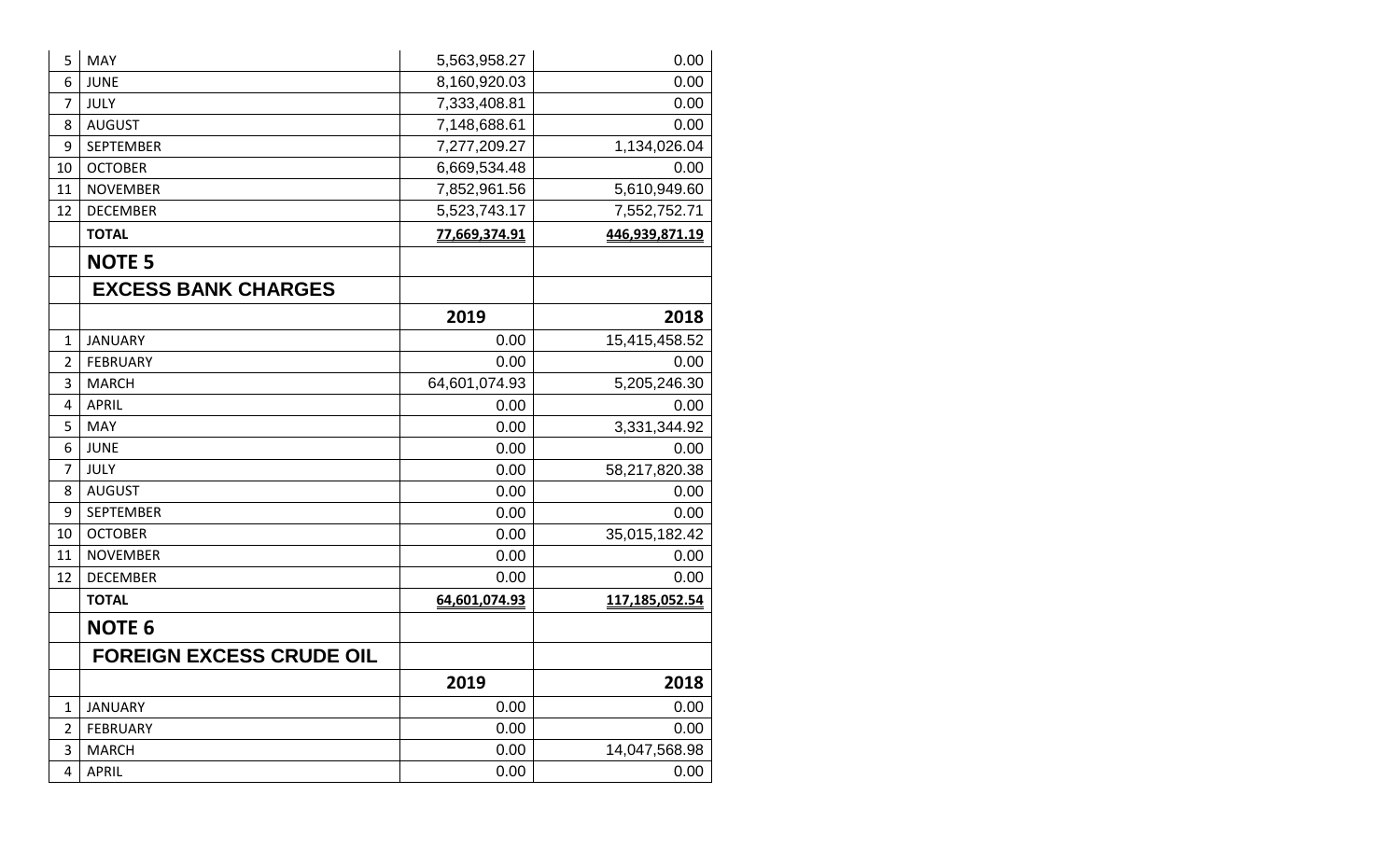| 5              | <b>MAY</b>                       | 0.00 | 0.00             |
|----------------|----------------------------------|------|------------------|
| 6              | <b>JUNE</b>                      | 0.00 | 0.00             |
| $\overline{7}$ | <b>JULY</b>                      | 0.00 | 0.00             |
| 8              | <b>AUGUST</b>                    | 0.00 | 83,029,639.00    |
| 9              | <b>SEPTEMBER</b>                 | 0.00 | 0.00             |
| 10             | <b>OCTOBER</b>                   | 0.00 | 0.00             |
| 11             | <b>NOVEMBER</b>                  | 0.00 | 0.00             |
| 12             | <b>DECEMBER</b>                  | 0.00 | 0.00             |
|                | <b>TOTAL</b>                     | 0.00 | 97,077,207.98    |
|                |                                  |      |                  |
|                |                                  |      |                  |
|                | <b>NOTE 7</b>                    |      |                  |
|                | <b>DOMESTIC EXCESS NAIRA A/C</b> |      |                  |
|                |                                  | 2019 | 2018             |
| $\mathbf{1}$   | <b>JANUARY</b>                   | 0.00 | 0.00             |
| $\overline{2}$ | <b>FEBRUARY</b>                  | 0.00 | 0.00             |
| 3              |                                  |      |                  |
|                | <b>MARCH</b>                     | 0.00 | 36, 327, 784. 44 |
| 4              | <b>APRIL</b>                     | 0.00 | 0.00             |
| 5              | MAY                              | 0.00 | 0.00             |
| 6              | <b>JUNE</b>                      | 0.00 | 0.00             |
| $\overline{7}$ | <b>JULY</b>                      | 0.00 | 0.00             |
| 8              | <b>AUGUST</b>                    | 0.00 | 0.00             |
| 9              | <b>SEPTEMBER</b>                 | 0.00 | 0.00             |
| 10             | <b>OCTOBER</b>                   | 0.00 | 0.00             |
| 11             | <b>NOVEMBER</b>                  | 0.00 | 0.00             |
| 12             | <b>DECEMBER</b>                  | 0.00 | 0.00             |
|                | <b>TOTAL</b>                     | 0.00 | 36,327,784.44    |

| <b>NOTE 8</b>              |  |
|----------------------------|--|
| <b>GOODS AND VALUABLES</b> |  |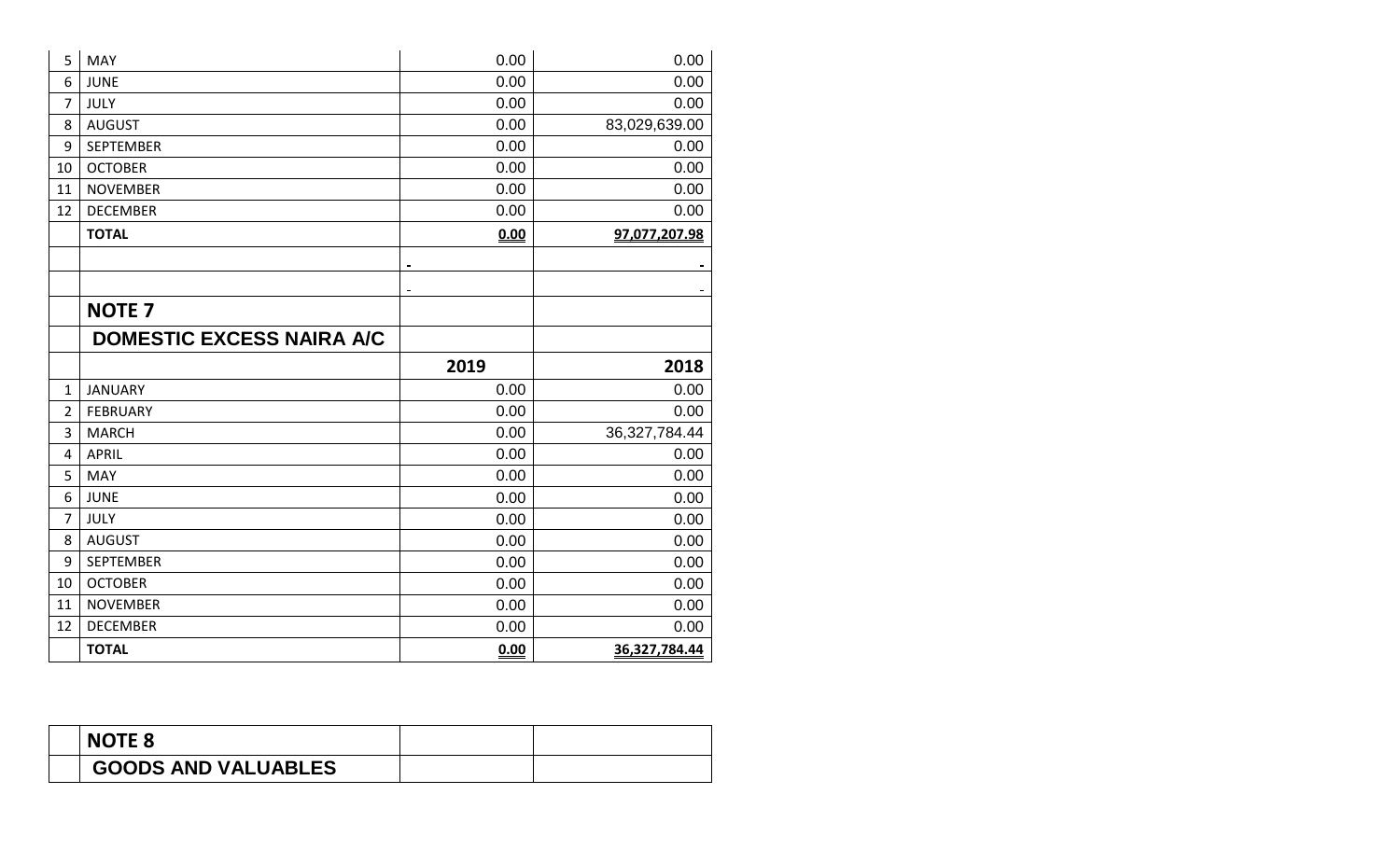|              |                  | 2019           | 2018 |
|--------------|------------------|----------------|------|
| $\mathbf{1}$ | <b>JANUARY</b>   | 0.00           | 0.00 |
| 2            | <b>FEBRUARY</b>  | 0.00           | 0.00 |
| 3            | <b>MARCH</b>     | 0.00           | 0.00 |
| 4            | <b>APRIL</b>     | 380,552,512.06 | 0.00 |
| 5            | <b>MAY</b>       | 0.00           | 0.00 |
| 6            | <b>JUNE</b>      | 0.00           | 0.00 |
| 7            | JULY             | 0.00           | 0.00 |
| 8            | <b>AUGUST</b>    | 0.00           | 0.00 |
| 9            | <b>SEPTEMBER</b> | 0.00           | 0.00 |
| 10           | <b>OCTOBER</b>   | 0.00           | 0.00 |
| 11           | <b>NOVEMBER</b>  | 0.00           | 0.00 |
| 12           | <b>DECEMBER</b>  | 0.00           | 0.00 |
|              | <b>TOTAL</b>     | 380,552,512.06 | 0.00 |

|    | <b>NOTE 9</b>                   |               |      |
|----|---------------------------------|---------------|------|
|    | <b>SHARE OF SOLID MINERIALS</b> |               |      |
|    |                                 | 2019          | 2018 |
| 1  | <b>JANUARY</b>                  | 0.00          | 0.00 |
| 2  | <b>FEBRUARY</b>                 | 0.00          | 0.00 |
| 3  | <b>MARCH</b>                    | 0.00          | 0.00 |
| 4  | <b>APRIL</b>                    | 0.00          | 0.00 |
| 5  | MAY                             | 0.00          | 0.00 |
| 6  | <b>JUNE</b>                     | 0.00          | 0.00 |
| 7  | <b>JULY</b>                     | 0.00          | 0.00 |
| 8  | <b>AUGUST</b>                   | 0.00          | 0.00 |
| 9  | <b>SEPTEMBER</b>                | 0.00          | 0.00 |
| 10 | <b>OCTOBER</b>                  | 0.00          | 0.00 |
| 11 | <b>NOVEMBER</b>                 | 60,198,093.57 | 0.00 |
| 12 | <b>DECEMBER</b>                 | 0.00          | 0.00 |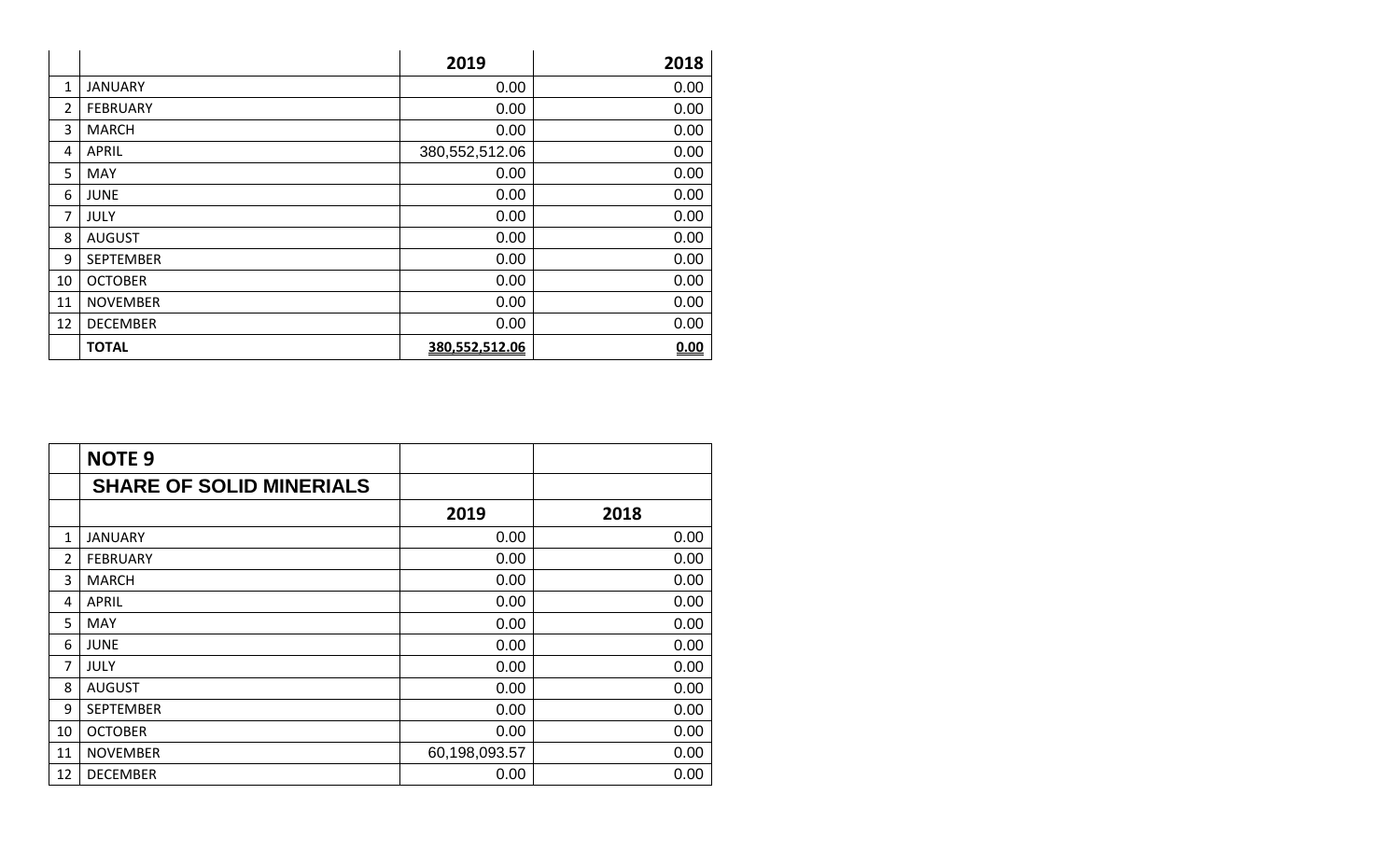| <b>TOTAL</b> | 60,198,093.57 | <u>0.00</u> |
|--------------|---------------|-------------|
|              |               |             |

|    | <b>NOTE 10</b>         |               |      |
|----|------------------------|---------------|------|
|    | <b>ADDITIONAL NNPC</b> |               |      |
|    |                        | 2019          | 2018 |
| 1  | <b>JANUARY</b>         | 0.00          | 0.00 |
| 2  | <b>FEBRUARY</b>        | 0.00          | 0.00 |
| 3  | <b>MARCH</b>           | 0.00          | 0.00 |
| 4  | <b>APRIL</b>           | 69,191,365.83 | 0.00 |
| 5  | MAY                    | 0.00          | 0.00 |
| 6  | <b>JUNE</b>            | 0.00          | 0.00 |
| 7  | <b>JULY</b>            | 0.00          | 0.00 |
| 8  | <b>AUGUST</b>          | 0.00          | 0.00 |
| 9  | <b>SEPTEMBER</b>       | 0.00          | 0.00 |
| 10 | <b>OCTOBER</b>         | 0.00          | 0.00 |
| 11 | <b>NOVEMBER</b>        | 0.00          | 0.00 |
| 12 | <b>DECEMBER</b>        | 0.00          | 0.00 |
|    | <b>TOTAL</b>           | 69,191,365.83 | 0.00 |

|   | <b>NOTE 11</b>        |                |                |
|---|-----------------------|----------------|----------------|
|   | <b>10 % STATE IGR</b> |                |                |
|   |                       | 2019           | 2018           |
|   | JANUARY               | 100,000,000.00 | 100,000,000.00 |
| 2 | <b>FEBRUARY</b>       | 100,000,000.00 | 100,000,000.00 |
| 3 | <b>MARCH</b>          | 100,000,000.00 | 100,000,000.00 |
| 4 | <b>APRIL</b>          | 100,000,000.00 | 100,000,000.00 |
| 5 | <b>MAY</b>            | 100,000,000.00 | 100,000,000.00 |